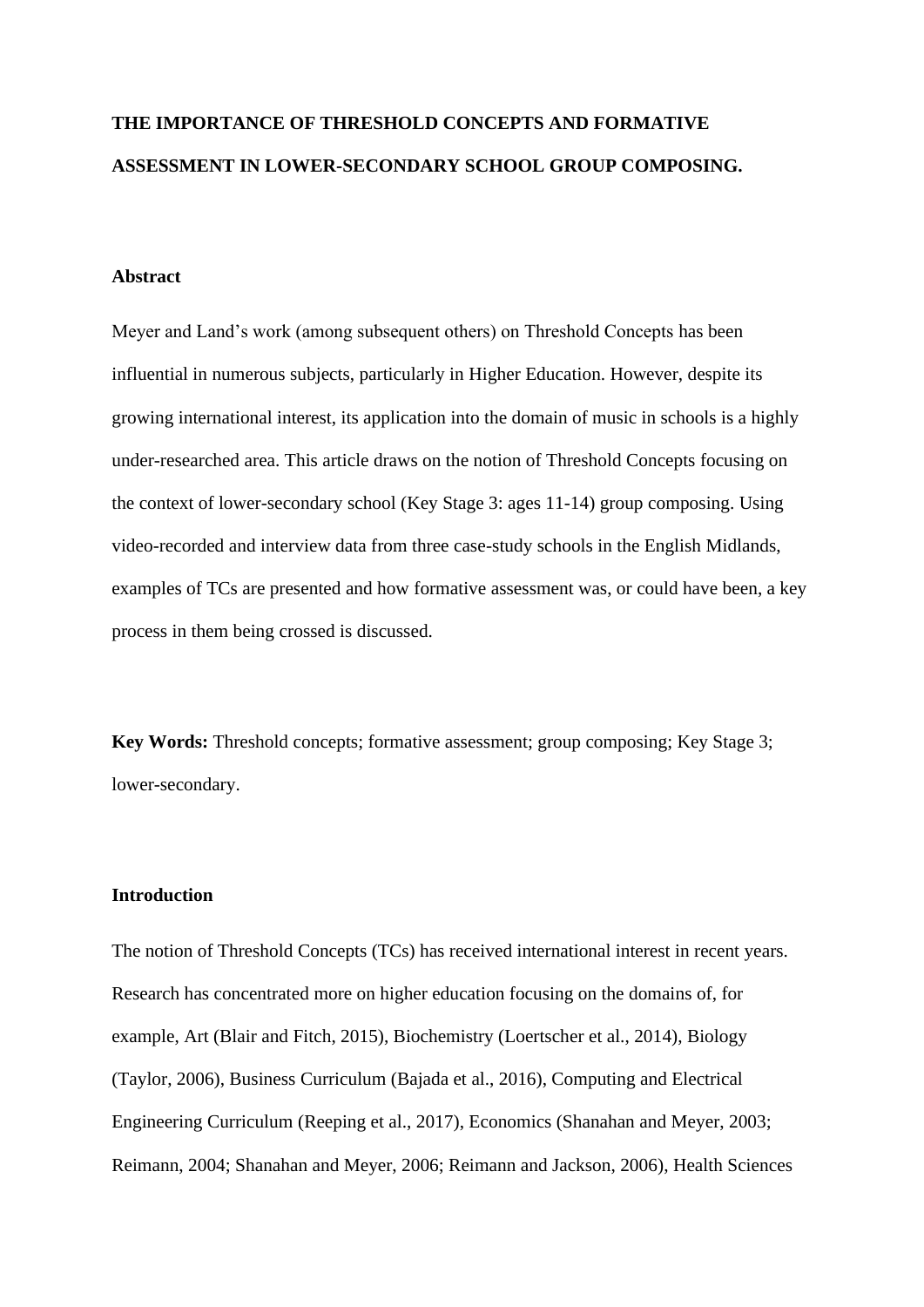(Barradell and Peseta, 2017), Paediatric Surgical Training (Blackburn and Nestel, 2014), and Teaching Prosthetics and Orthotics (Hill, 2020). Although Holland (2015) refers to TCs in the setting of primary school music (Key Stage 2: ages 7-11), this article offers new insight into TCs not only within secondary school education, but within the context of group-based composing.

## *Defining a Threshold Concept*

Defining what a TC is can be problematic. According to Meyer and Land (2003), who are credited with doing the original work on TCs, it:

can be considered as akin to a portal, opening up a new and previously inaccessible way of thinking about something. It represents a transformed way of understanding, or interpreting, or viewing something without which the learner cannot progress (2003, p. 1).

From this initial definition, several additional characteristics have been identified to help clarify a TC (Flanagan, 2020). These characteristics are: *transformative, liminality, probably irreversible, integrative, bounded, discursive, reconstitutive,* and *troublesome,* and are outlined in Table 1.

## **Table 1: Characteristics and definitions of a Threshold Concept (TC).**

| <b>Threshold Concept</b> | <b>Definition</b> |
|--------------------------|-------------------|
| <b>Characteristics</b>   |                   |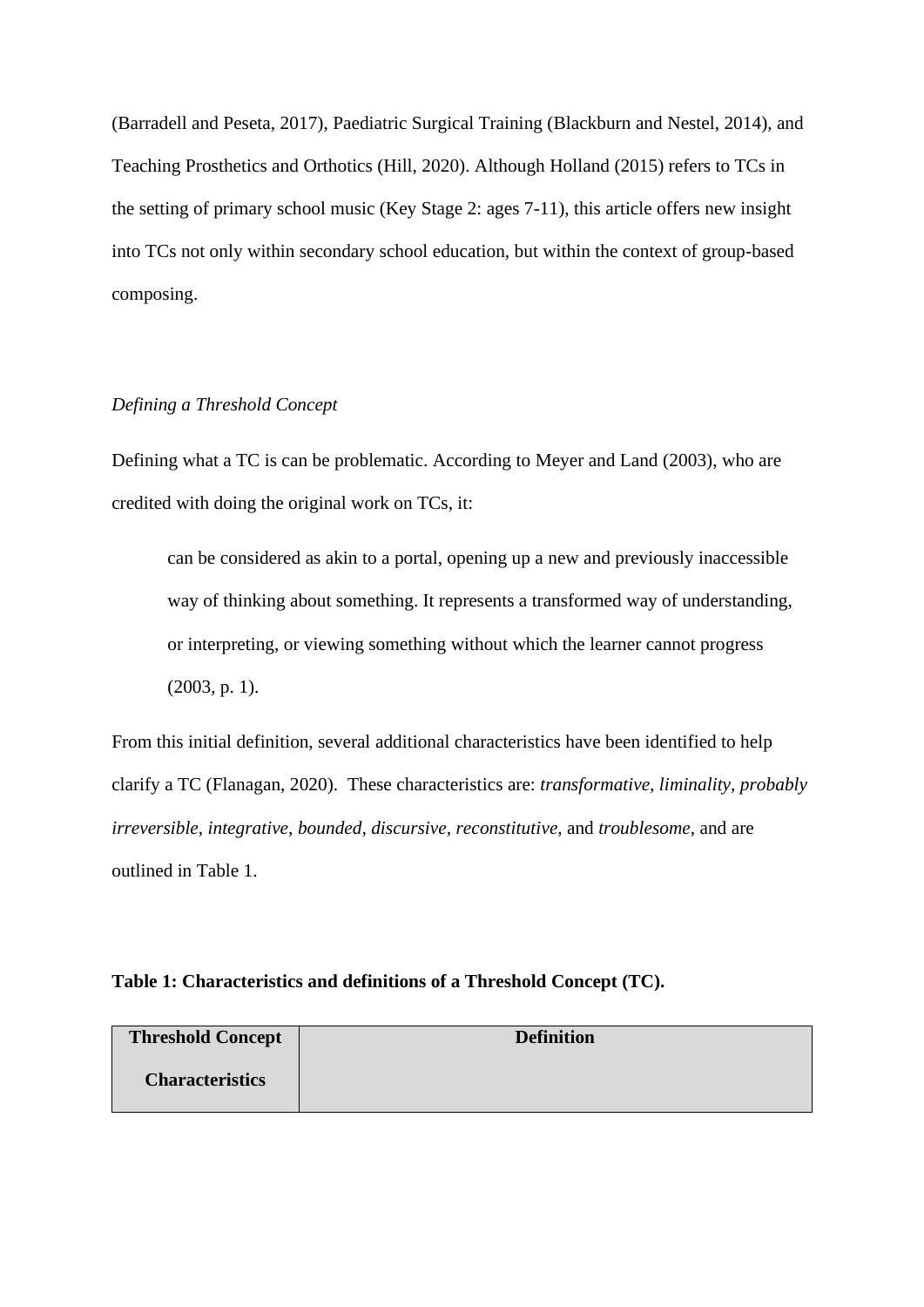| Transformative        | Once understood, the effect creates a significant shift of           |
|-----------------------|----------------------------------------------------------------------|
|                       | perception of a subject on learning and behaviour (for example, a    |
|                       | transformation of personal identity, an altered view of values,      |
|                       | feelings, or attitude).                                              |
| Liminality            | An unstable space where learners are between extant and              |
|                       | emergent understandings.                                             |
| Probably irreversible | Where the change in the individual's perspective is unlikely to be   |
|                       | forgotten and is very unlikely to be unlearned without               |
|                       | considerable effort.                                                 |
| Integrative           | Previously hidden relationships with something can be made.          |
| Bounded               | It is possible, though not essential, that a TC can be bound within  |
|                       | a particular discipline.                                             |
| Discursive            | Crossing a TC can incorporate an enhanced and extended use of        |
|                       | language.                                                            |
| Reconstitutive        | Crossing a TC may involve a shift in a learner's subjectivity,       |
|                       | which is implied through the transformative and discursive           |
|                       | aspects as noted above. Such reconstitution is initially more likely |
|                       | to be recognised by others.                                          |
| Troublesome           | Where a concept is difficult to grasp.                               |

The *troublesome* characteristic was based on Perkins' (1999) work which can be unpicked further into different types of knowledge which were found to be troublesome for learners. They are: *ritual, inert, conceptually difficult, alien, tacit,* and *emotionally challenging,* and are defined in Table 2.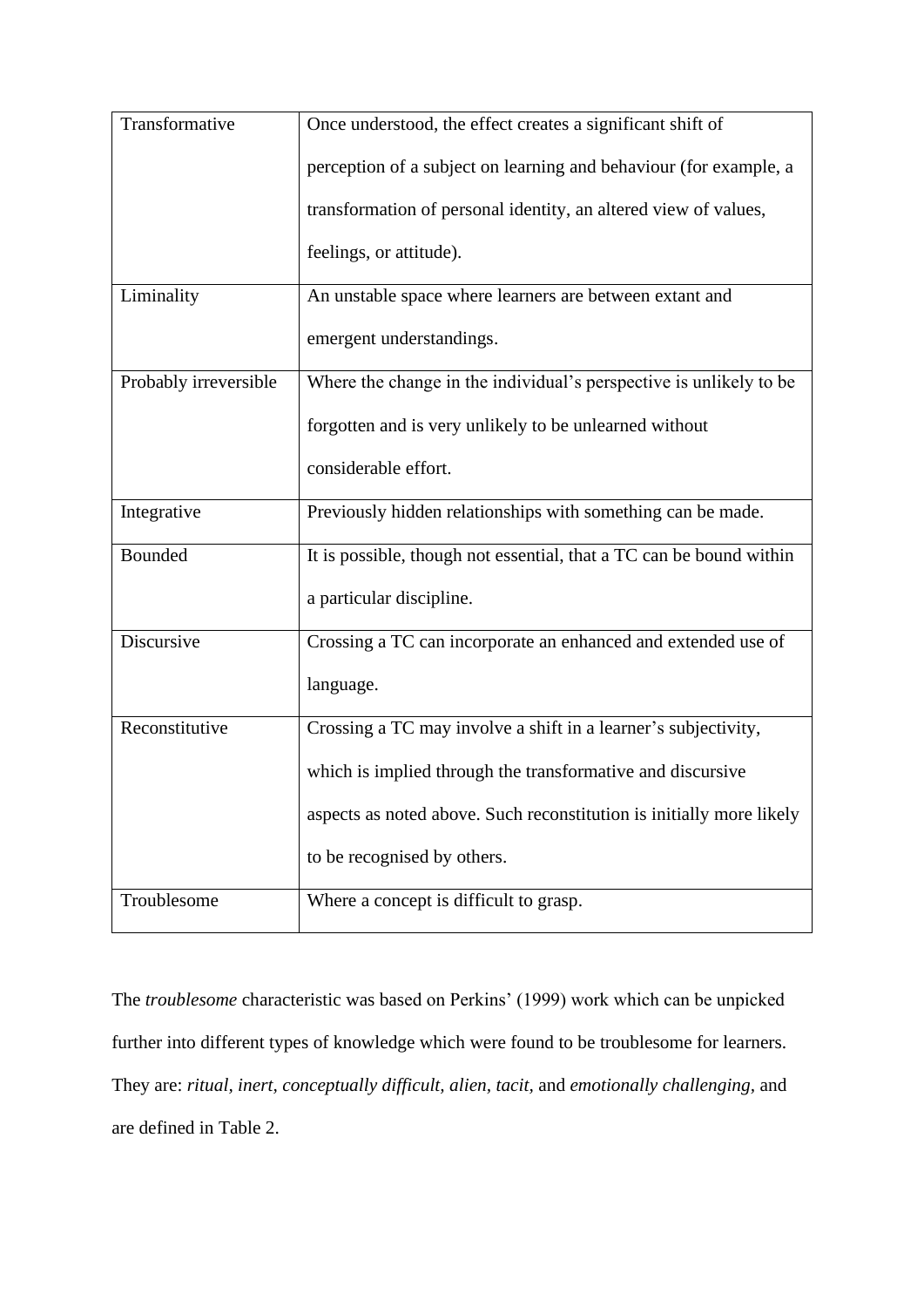| <b>Type of troublesome</b>     | <b>Definition</b>                                                  |
|--------------------------------|--------------------------------------------------------------------|
| knowledge                      |                                                                    |
| Ritual                         | When a learner follows but does not understand a conceptual        |
|                                | rule.                                                              |
| Inert                          | Where information is known by the learner but is rarely used       |
|                                | and has no associated meaning.                                     |
| Conceptually difficult         | Knowledge might involve several different pieces of                |
|                                | information.                                                       |
| Alien                          | When the information goes against what is believed in the          |
|                                | learner's understanding.                                           |
| Tacit                          | When it can be difficult for experts in the domain to explain      |
|                                | and communicate it to less-expert learners.                        |
| <b>Emotionally challenging</b> | According to Cousin (2006), the learner may feel                   |
|                                | uncomfortable or it might be that the learner is not in a position |
|                                | emotionally to deal with the information at that particular time   |
|                                | and this may cause difficulty in learning.                         |

|  | Table 2: Types and definitions of troublesome knowledge (Perkins, 1999). |  |  |
|--|--------------------------------------------------------------------------|--|--|
|  |                                                                          |  |  |

Despite the characteristics and definitions shown in Tables 1 and 2, Meyer and Land's TC framework has received criticism by Rowbottom (2007) and O'Donnell (2010) on the grounds that the descriptive criteria of what characterises a TC are too ambiguous. Furthermore, although Meyer and Land state that '[TCs] cannot be described as an essentialist, definitive list of characteristics' (2010, p. 205), other researchers (for example Rodger, Turpin and O'Brien, 2015) suggest that all of the characteristics must be present if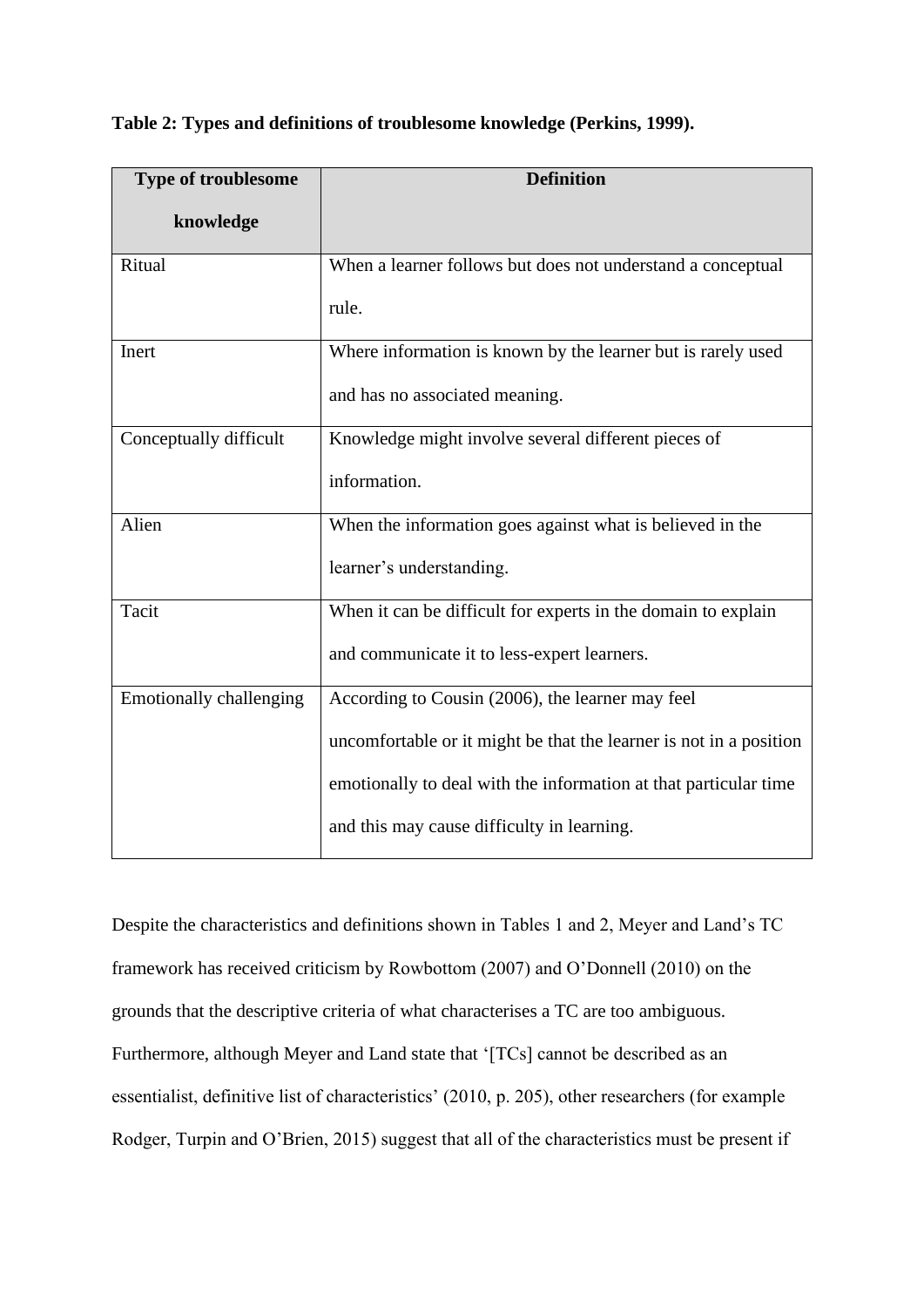the concept is to be considered a TC. This is in spite of the fact that Irvine and Carmichael (2009), for example, found that very few TCs actually met all of the characteristics.

Further problems arise when some researchers (for example, Taylor, 2006; 2008 and Cartensen and Bernhard, 2008) assert that whether a concept is *troublesome* or not is the key criteria for identifying a TC. This approach to defining a TC needs serious consideration; others (for example Barradell, 2013) point out that:

the implication that troublesomeness is the most critical characteristic may not always be true since it implies that anything that is conceptually challenging could be treated as a threshold concept (2013, p. 271).

Given the fact that the notion of TCs is an under-researched area within the field of music education we cannot conclusively agree with Rodger, Turpin and O'Brien (2015) in that all the characteristics listed in Table 1 must be present in order for a concept to be identified as a TC. Nor do we agree with Taylor (2006; 2008), or Cartensen and Bernhard (2008) in that the *troublesome* characteristic should be the defining factor in identifying a TC. Instead, although we acknowledge that a TC can, indeed, be a moment when a learner, for example, 'get[s] stuck' (Meyer and Land, 2006, p. i) at a particular point in their learning and, therefore, requires some sort of knowledge in order to progress, we believe that a TC can involve any number of characteristics listed in Table 1. Furthermore, in relation to Meyer and Land's (2003) definition cited above, we also take the position that crossing a TC should produce an ontological change in the learner, where such new understandings can be 'assimilated into the learner's biography, becoming part of what he [or she] knows, who he [or she] is and how he [or she] feels' (Cousin, 2006, p. 135). This, therefore, can be seen to link with Piaget's (1953) theory of learning where an individual assimilates and accommodates information which helps to build their own experience of the world in which they live.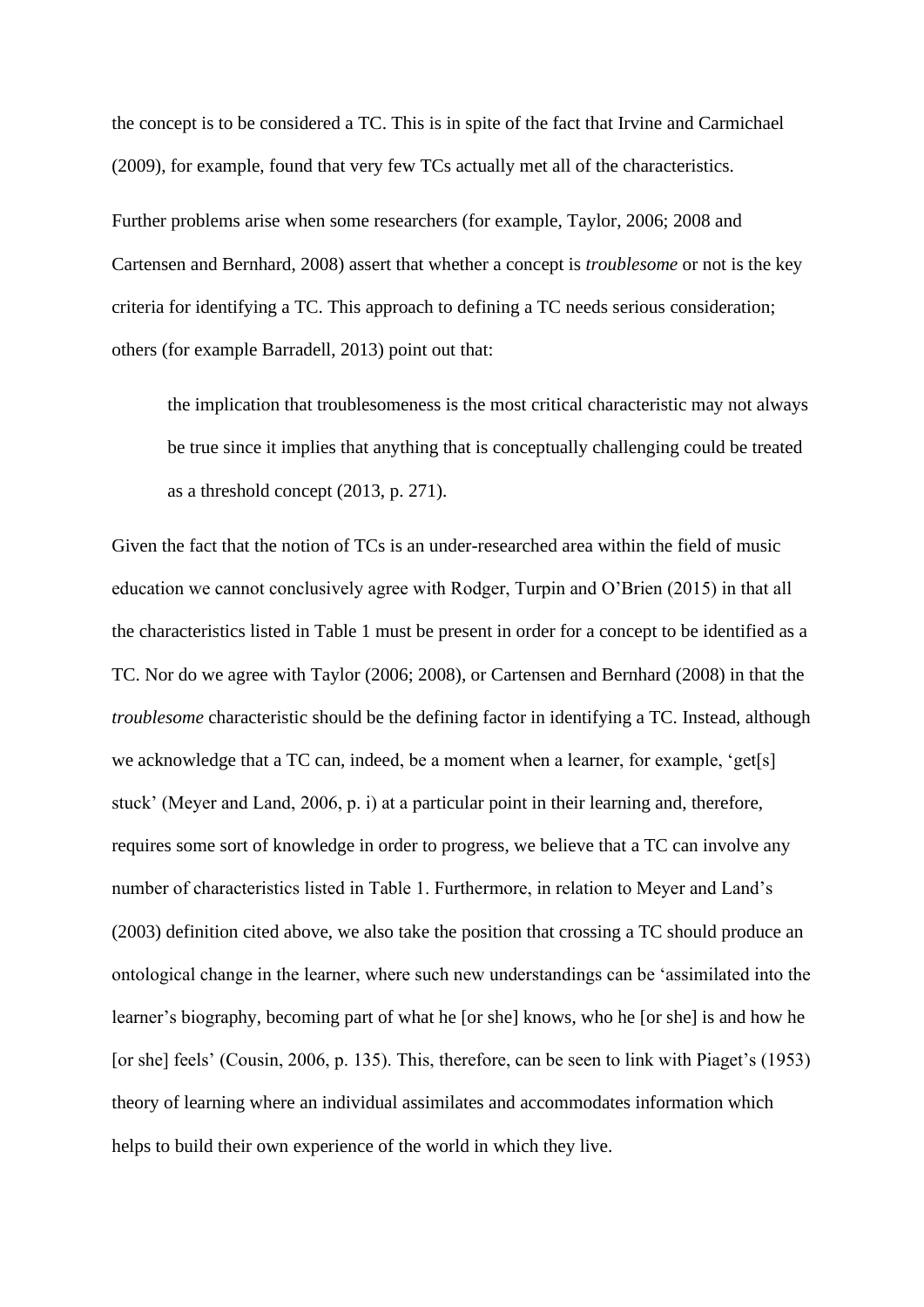To illustrate our thinking further from the outset, a particularly clear and real-world example of a TC can be taken from the study of planetary science. For instance, the notion of sunrise and sunset can be considered a TC because although we may believe that this is happening, it is the Earth that rotates around the Sun not the other way around. As such, sunrise and sunset cannot be said to truly exist. From this example, although several of the TC characteristics from Table 1 might be identified (for example, *transformative, probably irreversible, integrative, bounded*), this alternative way of thinking has the potential to make an ontological change in us in terms of how planets move and thus can affect our outlook not only in terms of day and night but also, for example, the seasons of the year.

Of course, we acknowledge that, in the day-to-day classroom, such ontological shifts are not always immediate and, for some learners, can occur over a longer period of time. Furthermore, despite the ongoing debates cited above, what research studies do not seem to consider is that some individuals may encounter more TCs within a lesson (or series of lessons) than others depending on what their previous learning experiences have been. Therefore, we suggest that formative assessment can be a powerful process to help support teachers and learners in crossing TCs as well as opening up previously inaccessible ways of thinking and learning.

## *Formative assessment*

In the United Kingdom, the use of the term "formative assessment" tends to be built on the work of Black and Wiliam (1998) who define it as:

all those activities undertaken by teachers, and/or their students to modify teaching and learning activities in which they are engaged (1998, p. 8).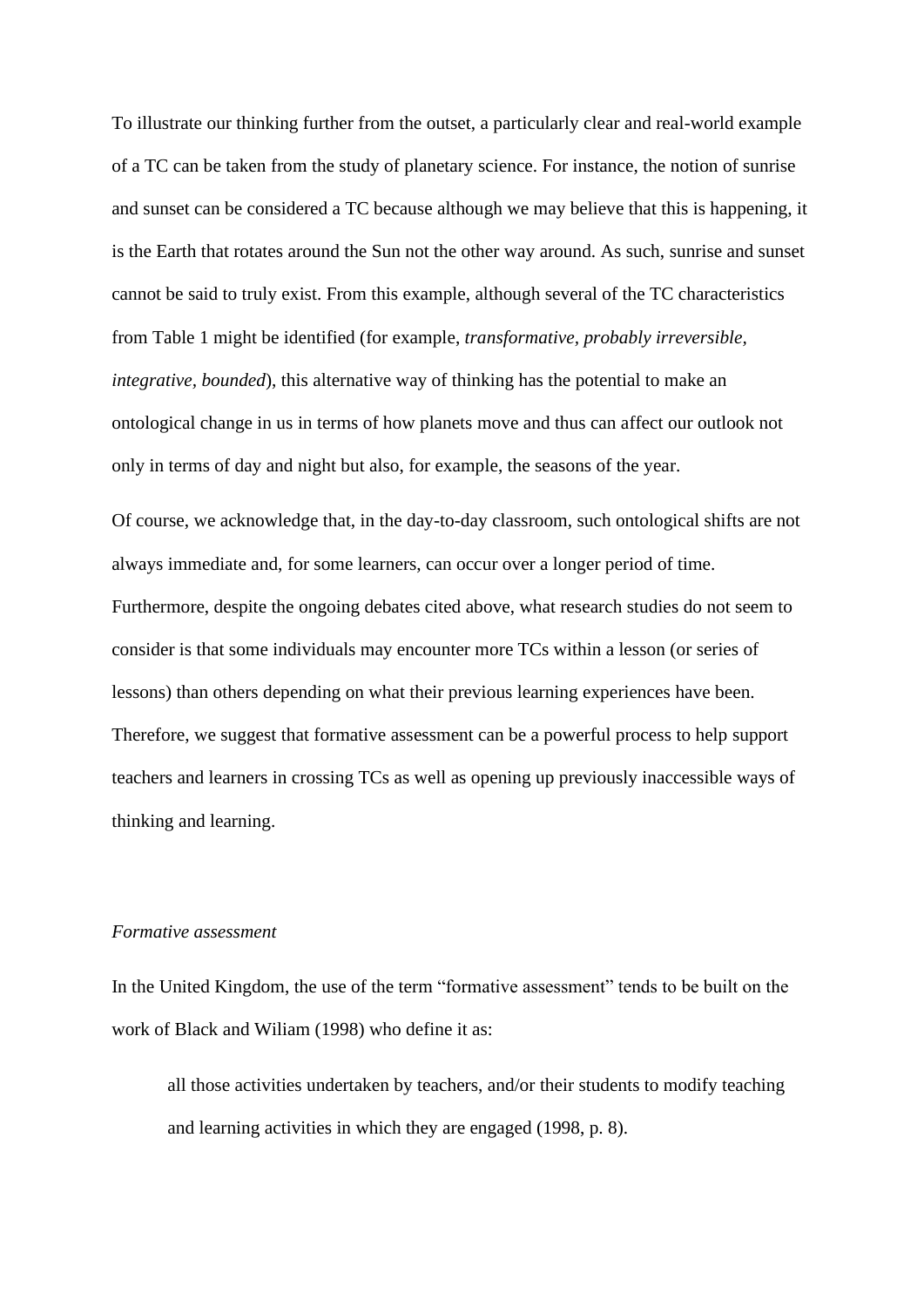We believe this is an important consideration when thinking about how TCs might be crossed because there is a wealth of research evidence to suggest that the effective use of formative assessment, where information about pupil learning is elicited and acted upon by teachers and/or learners, can have a significant impact on learning (Bloom, Hastings and Madaus, 1971; Crooks, 1988; Black and Wiliam, 1998; Broadfoot, 1998; Assessment Reform Group, 1999; Gipps, 1999; Gardner et al., 2010; Wiliam 2016; Andrade and Heritage, 2018). This modality of assessment practice can be said to be in contrast to "summative assessment" where its principal purpose is to "sum-up" learning (Harlen 2007; Fautley and Colwell, 2018) by giving, for example, scores or grades to learners. Within classroom-based composing, the terms "summative" and "formative" can be said to have particular meanings which need to be clarified. For instance, a "summative assessment" can refer to the submission of a finished compos*ition*, or a compositional product, whereas "formative assessment" can relate to the ongoing process of compos*ing* which learners undergo in order to achieve the final product (Fautley, 2010). We believe that the notion of an ongoing formative process is central in helping learners cross TCs.

### *Formative assessment and classroom-based composing*

Fautley and Savage (2008) acknowledge that, in some English secondary schools, there is pressure on teachers and learners, presumably by some senior leadership teams, to produce high levels of attainment in the form of marks or grades from assessments. As such, within music, what can happen is that the compositional product becomes the central focus of attention, leaving the composing process to be largely ignored (Leon-Guerrero, 2008). As a result of this pressure, despite the reported benefits of formative assessment, teachers have been found to neglect their formative practices (Black and Wiliam, 2003; Looney, 2009) and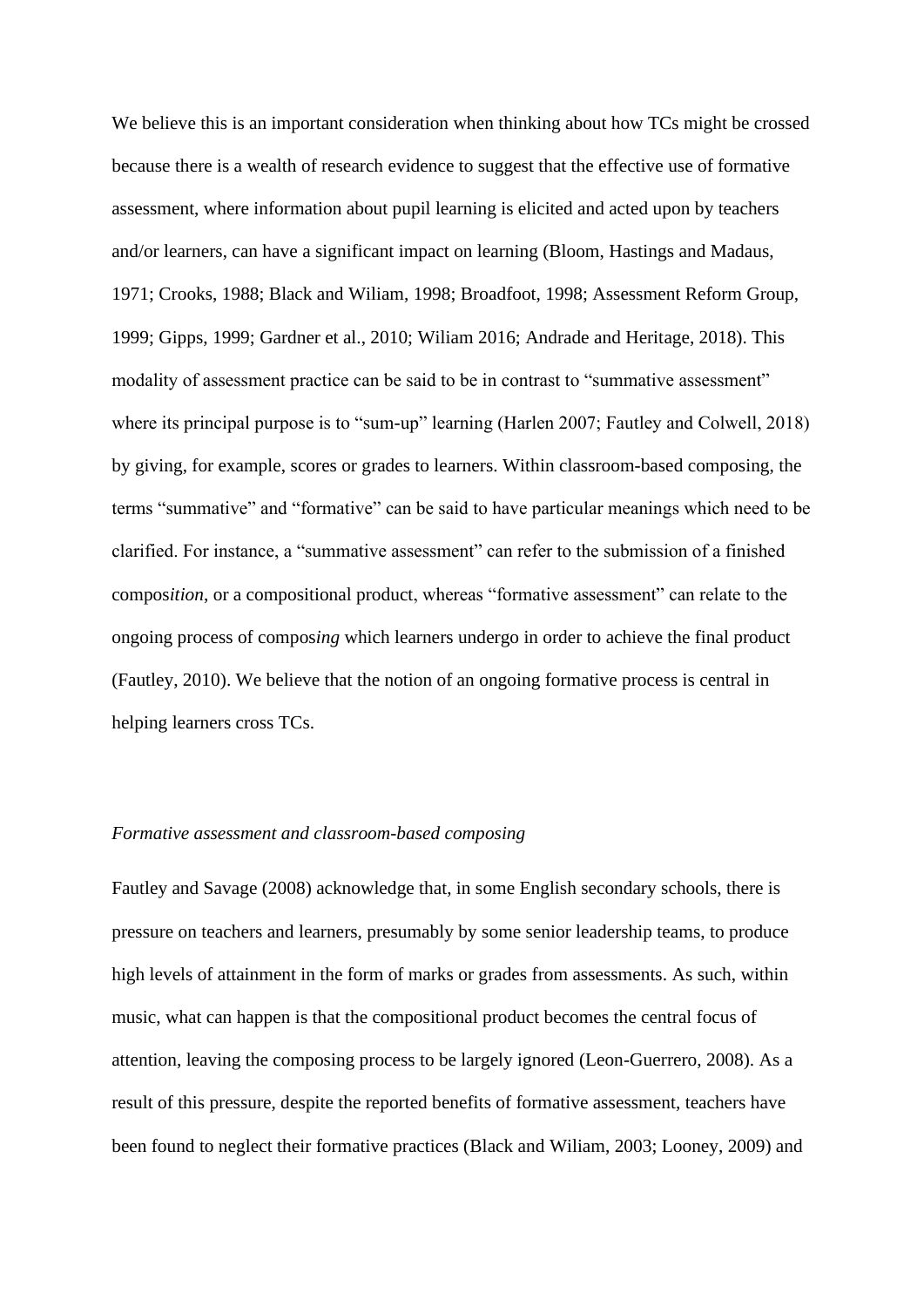beliefs (Brophy, 2000) in favour of increasing the frequency of summative practices to meet data tracking purposes (Fautley, 2012; Winters; 2012). Such a top-down approach is an important consideration when thinking about both TCs and formative assessment in music because what can happen, therefore, is that although TCs might be identified to aid learners' musical progression, a greater pedagogical focus on the product – the finished compos*ition* – means that a learner, or group of learners, might not fully, if at all, cross the TC; there needs to be a pedagogic focus on the process – compos*ing* – in order to do so.

## **Method**

### *Context surrounding composing in English schools*

As per the National Curriculum for England, composing forms an important part of musical learning in schools (Department for Education, 2014). Within the lower-secondary setting – referred to as "Key Stage 3" (ages 11-14) in English terminology – the study of Music is supposed to be a statutory subject in English schools at this stage (Department for Education, 2014). During Key Stage 3, composing tends to take place in small groups (usually between 2 and 5 students) and learners can draw on a variety of resources available to them including, for example, classroom instruments or, sometimes, their own instrument if they receive extracurricular instrumental lessons. Composing is undertaken as a practical task where the piece produced is composed for the instruments that the group have at their disposal, and performed by them on those instruments. Notation is not a pre-requisite for a successful compositional outcome.

### *Study design*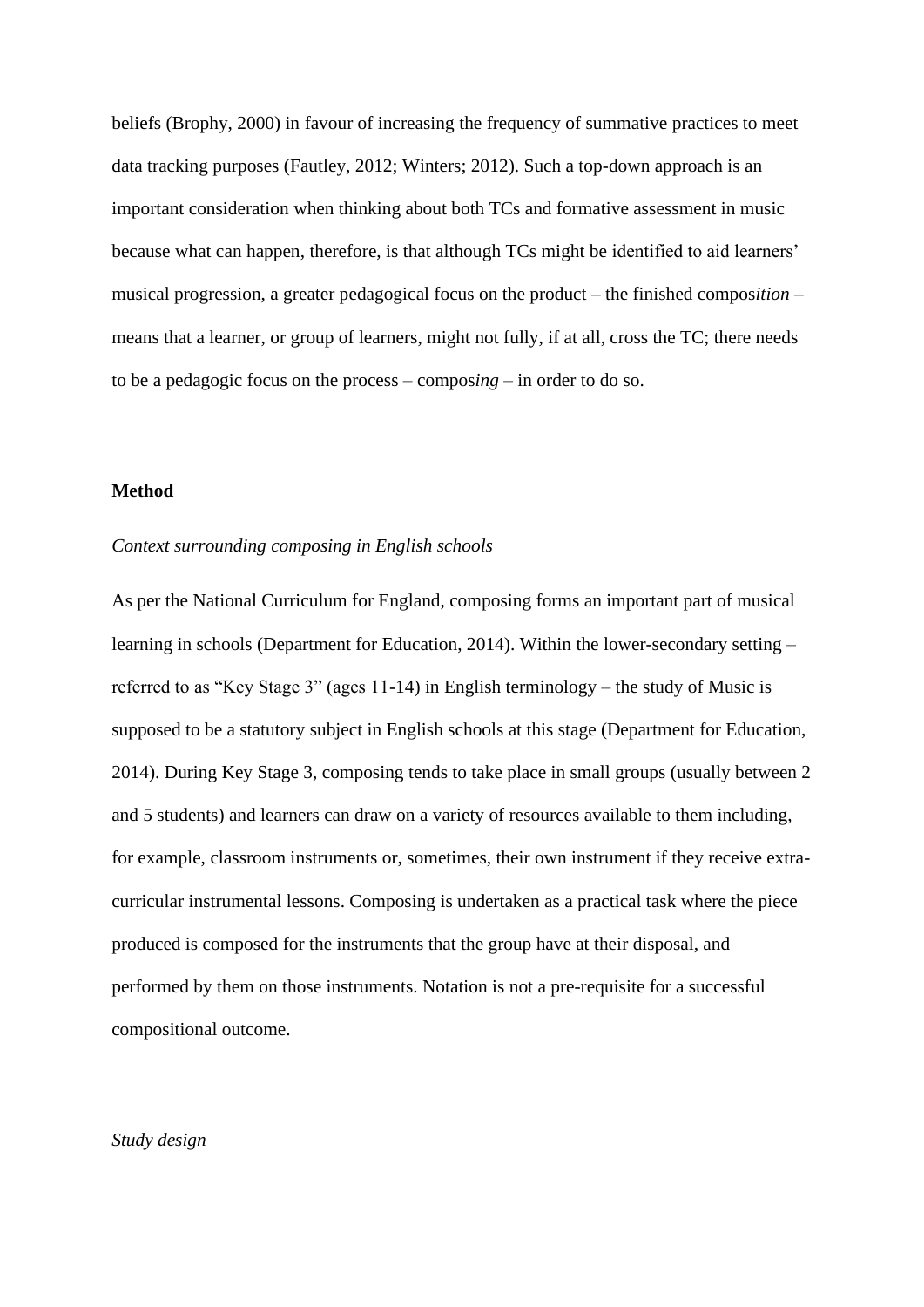Qualitative and quantitative data were taken from a larger, in-progress doctoral study investigating formative assessment during Key Stage 3 group composing. Observational data were collected from three case-study schools, labelled A-C for anonymity, by videorecording composing sessions throughout a unit of study. As School A was a pilot, only video-recorded data were collected, analysed, and coded. For Schools B and C, semistructured interviews were also conducted: one with the class teacher, the other with the group of learners who acted as the focus group for the research. For the purposes of this article, however, only observational and teacher-interview data have been considered as it was in these data that the notion of TCs was most evident.

Within this mixed-methods (Creswell and Plano Clark, 2011), case-study methodology (Yin, 2009), the researchers were non-participant observers. Ecological validity was attempted where the video-recording of composing sessions took place during each school's normal curriculum time; therefore, composing groups were observed in their usual, naturalist settings. Space can be a premium for many schools, and separate spaces outside of the main classroom (for example, practice rooms) were not universally available for all learners. Collecting data from learners who were usually based in practice rooms during composing sessions was an advantage and meant, following Burnard's (2000) advice, that videorecording work could take place without the overspill from other learners' oral and musical utterances. It should be pointed out, however, that the notion of TCs was not sought after as part of the wider research study but emerged itself from the data during analysis and coding through using Thematic Analysis (Braun and Clarke, 2006) as an analytical method. To establish whether any TCs in group-based composing had been identified, cross references were then made to Meyer and Land's (2003) original definition (cited above), as well as the characteristics presented in Table 1. These links are unpicked further in relation to each TC identified in the Discussion section.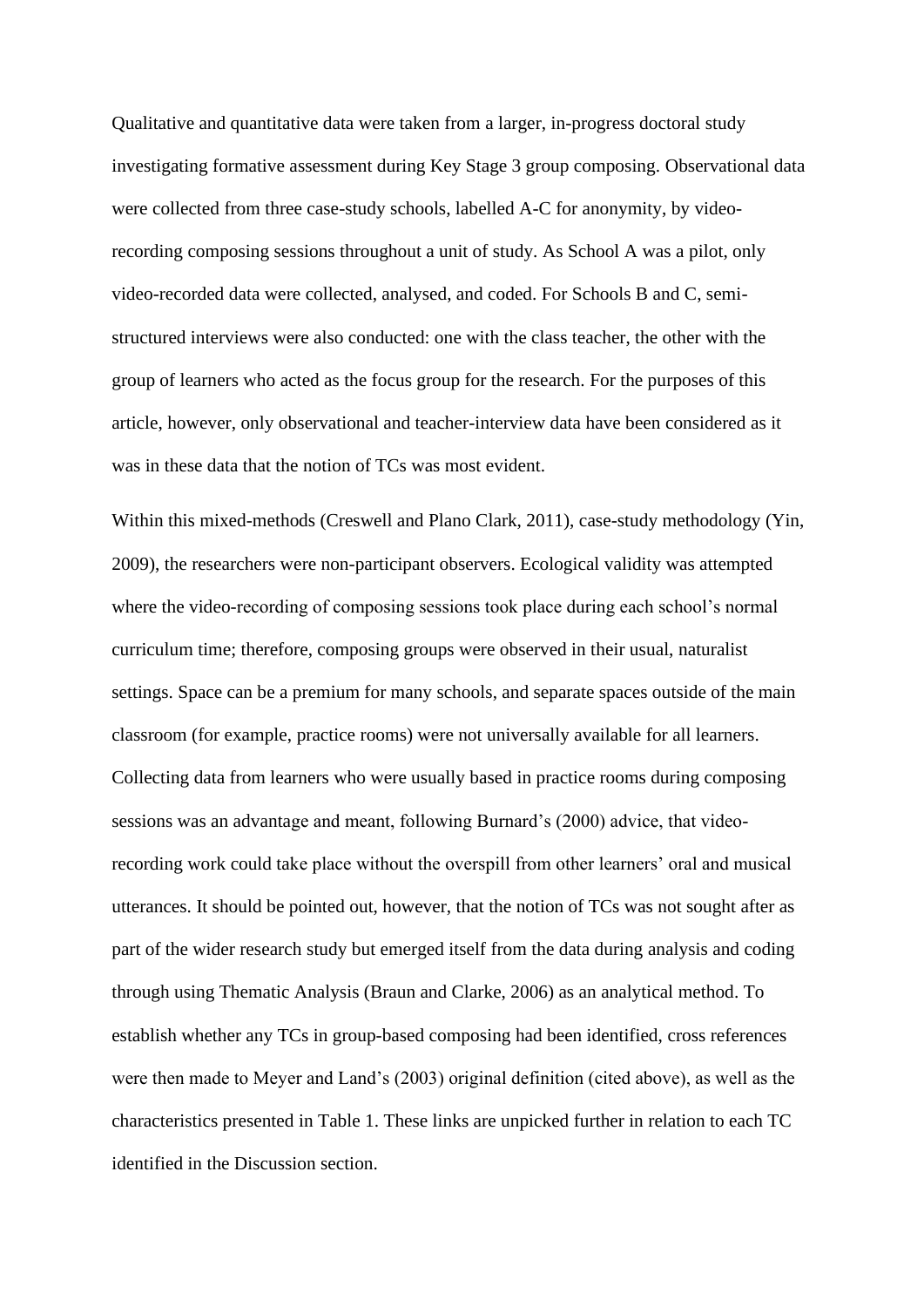## *Participants*

Case-studies took place in three schools located in the English Midlands. Details are summarised in Table 3. All schools were mixed-gender and non-selective secondary schools with each of the case-study music teachers working in already established, single-person departments. Composing groups for each case-study were selected by the teachers, as was normal practice.

|                 |                    | <b>Case-study A</b> | <b>Case-study B</b> | <b>Case-study C</b>               |
|-----------------|--------------------|---------------------|---------------------|-----------------------------------|
| <b>Teacher-</b> | <b>Gender of</b>   | Male                | Female              | Female                            |
| participants    | <b>Teacher</b>     |                     |                     |                                   |
|                 | Number of          | 10                  | $\overline{4}$      | 27                                |
|                 | years teaching     |                     |                     |                                   |
| Learner-        | <b>School year</b> | Year 9              | Year 8              | Year 7                            |
| participants    | group              | (ages 13-14)        | (ages $12-13$ )     | $\left(\text{ages } 11-12\right)$ |

### **Table 3: Contextual details for the three case-study schools.**

## *Composition tasks*

The group composition tasks were constructed by the music teacher, as was normal practice, and units of study occurred at the time they normally would have during the school year. Table 4 shows each of the tasks learners were given.

**Table 4: Composition tasks.**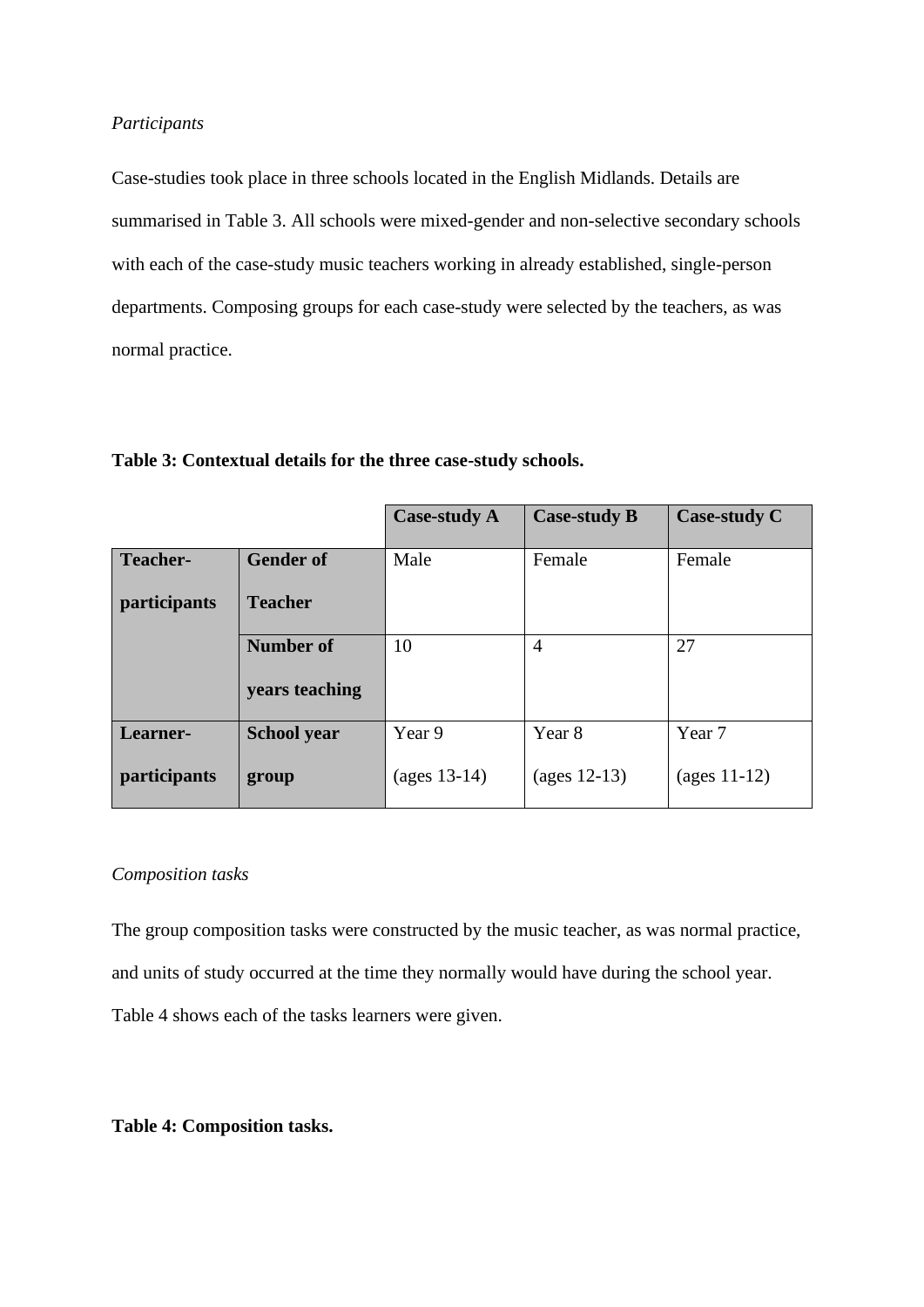| <b>School</b>   | <b>Composition task</b>                                                 |
|-----------------|-------------------------------------------------------------------------|
| <b>School A</b> | Compose a piece of music, in any style, which is clearly built around   |
|                 | rondo form.                                                             |
| <b>School B</b> | Compose a rap or song (or both) following rondo form which includes     |
|                 | the chords C, D, F and G majors, as well as lyrics.                     |
| <b>School C</b> | Create a short piece in Ternary Form based on an ostinato. At least one |
|                 | ostinato needs to be rhythmic and one must be melodic. Think carefully  |
|                 | about the elements of music and how they can be used effectively.       |

## *Resources*

Instruments used by learners were chosen by themselves in all cases are shown in Table 5.

## **Table 5: Resources available for composing.**

|                 | <b>Instruments used by</b>    | <b>Gender of</b> | <b>Number of learners</b> |
|-----------------|-------------------------------|------------------|---------------------------|
|                 | learners                      | composing group  | in the focus group        |
| <b>School A</b> | Electric guitars<br>$\bullet$ | Mixed            | 5                         |
|                 | Drum-kit                      |                  | (out of a class of 30)    |
|                 | Piano<br>$\bullet$            |                  |                           |
| <b>School B</b> | Keyboards<br>$\bullet$        | Mixed            | $\overline{4}$            |
|                 | Untuned                       |                  | (out of a class of 27)    |
|                 | percussion                    |                  |                           |
|                 | Vocal (female)                |                  |                           |
| <b>School C</b> | Keyboard                      | Mixed            | $\overline{4}$            |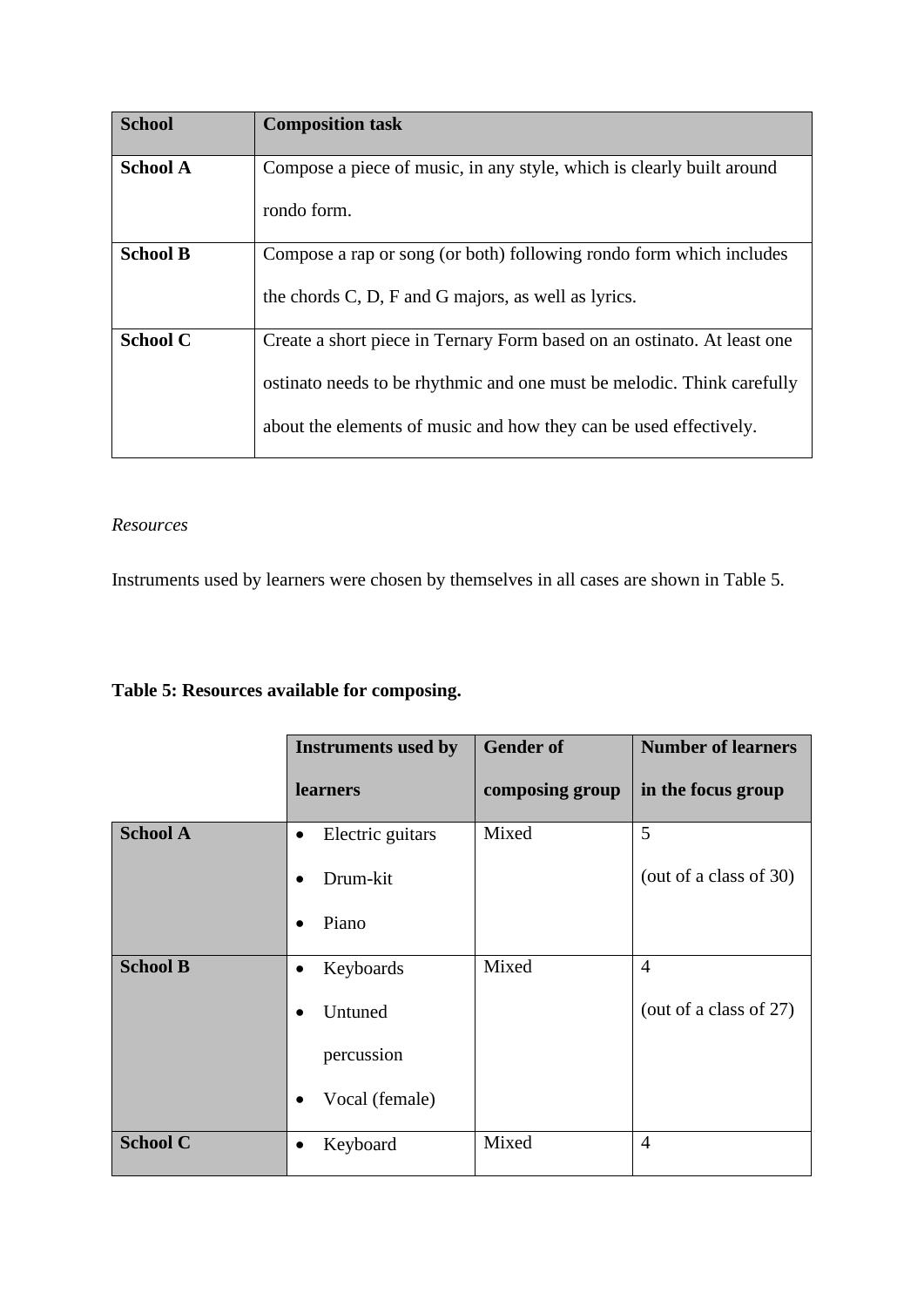|  | Piano     | (out of a class of 25) |
|--|-----------|------------------------|
|  | Drum-kit  |                        |
|  | Saxophone |                        |

## **Results**

Following data collection, analysis, and coding, examples of TCs were then identified. These are presented below. Anonymity is upheld throughout with no names given. For example, student communication is represented with an "S".

## *1: Being able to use effective learning strategies*

In School A, one TC was identified at the very beginning of the composing process. The group was struggling to decide on what style they would compose their rondo form piece in (since this was free choice) as well as the initial ideas on which to build upon.

## School A: During the composing session data

| $S4$ (male):                                 | Ok, so what style we gonna [sic] do? Got any ideas?                   |
|----------------------------------------------|-----------------------------------------------------------------------|
| S2 (female) $\&$ S5 (female): (together) No. |                                                                       |
| $S3$ (male):                                 | How about something like $\int$ <i>hums to the other</i><br>students) |
| $S2 \& S5$ :                                 | (together) No.                                                        |
| $S4$ :                                       | No. I don't [sic] like that style.                                    |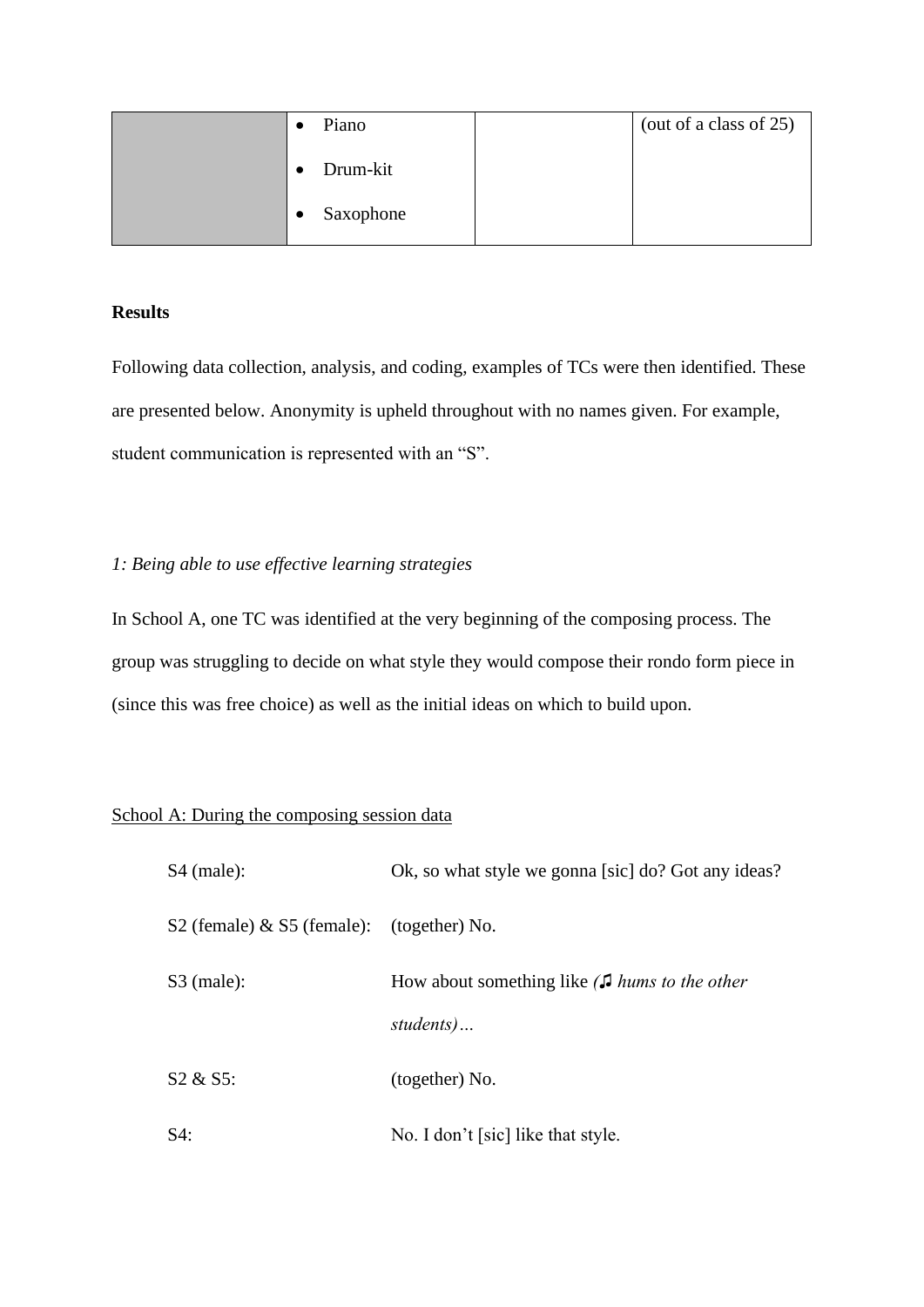| S3: | Ok, how about something jazzy?                  |
|-----|-------------------------------------------------|
| S2: | Jazz? Ergh [sic]. Can it be something more like |
|     | $(silence) \dots$                               |

*(Students stop discussing and individually improvise on their instruments.)*

| S2: | J Plays a rock song from YouTube on her mobile phone.                    |
|-----|--------------------------------------------------------------------------|
| S3: | J Improvises on what he hears on his electric guitar.                    |
| S2: | No, shh $J$ continues to play song on her mobile phone).                 |
| S3: | $\Box$ Begins to improvise chords in the style.                          |
| S3: | (to S2) What do you think to that?                                       |
| S2: | $($ to S3 $)$ Yer [sic], it's good.                                      |
| S3: | (to S4 on the drum-kit) Have you got a beat for that?                    |
| S4: | $($ to S3 $)$ Yer [sic].                                                 |
| S3: | (to S5 on the other electric guitar) Can you play F sharp minor?         |
| S5: | (to S3) Yer [sic] ( $\Box$ and plays the chord to S3).                   |
| S2: | (to the group) Ok, we're [sic] gonna [sic] try it together to see how it |
|     | fits.                                                                    |

As the communication shows, the group's difficulty in being able to use effective learning strategies to help begin the composing process was, for them, a TC. At the beginning of the this process the learners were in, what Meyer and Land (2006, p. 16) would classify as a 'suspended state' of understanding. A state where they knew what the learning destination should be, but didn't know how to get there. Through formative assessment processes, such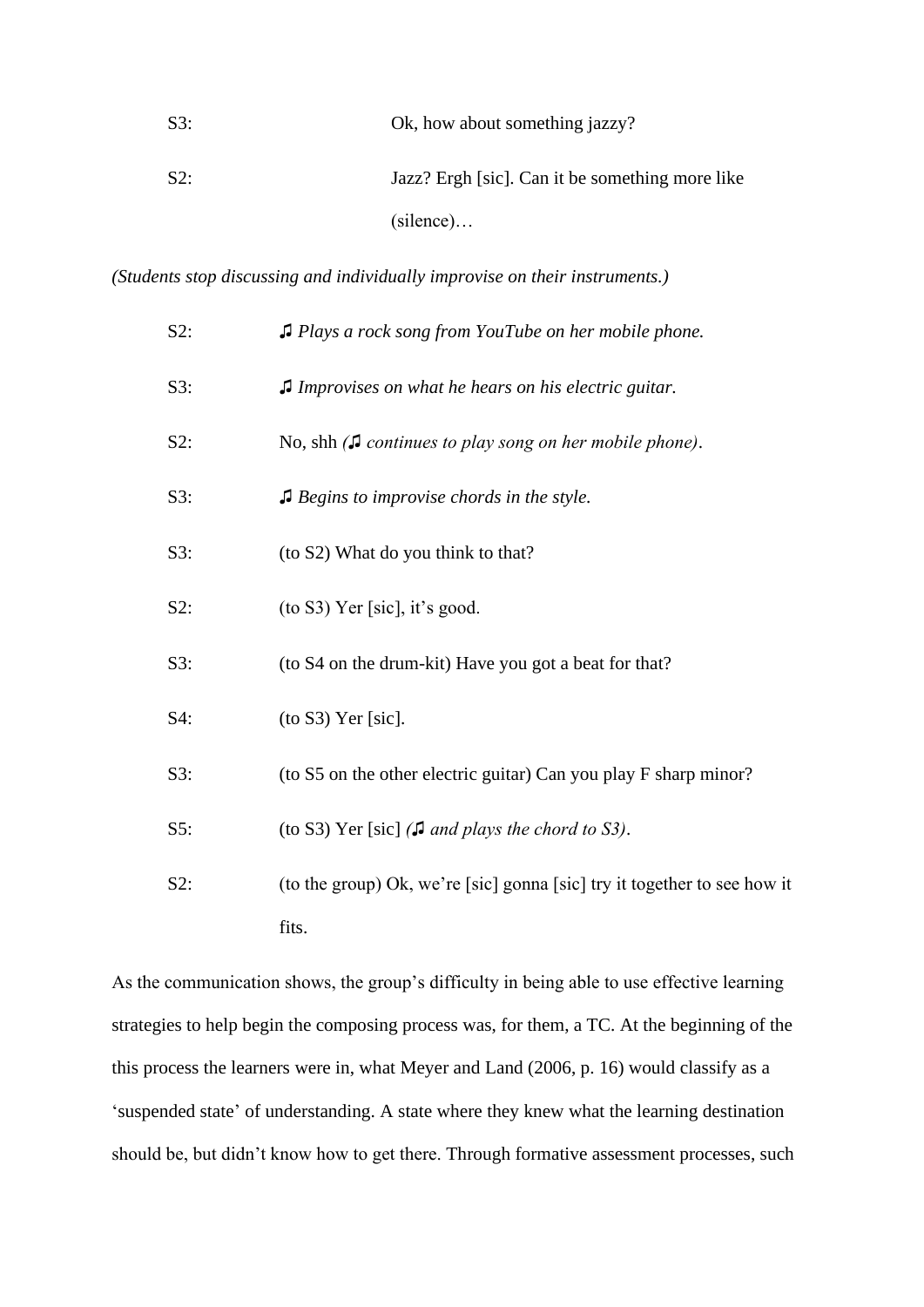as listening and responding to music via YouTube and discussing different genres, the learners were able to cross this threshold and begin the composing process.

## School B: During the composing session data

In School B, composing lyrics proved problematic. This is shown in Table 6.

**Table 6: Amount of composing time the focus group spent on discussing lyrics.**

| <b>Composing session</b> | Amount of composing time $(\% )$ the group |
|--------------------------|--------------------------------------------|
|                          | spent discussing lyrics                    |
| Session 3                | 43%                                        |
| Session 4                | 67%                                        |
| Session 5                | 46%                                        |

In the post-study focus group interview the group stated that they found the initial starting point for writing lyrics the main issue:

| School B S2 (female): | We didn't [sic] really know what we wanted to do and        |
|-----------------------|-------------------------------------------------------------|
|                       | it's [sic] kinda [sic] hard just thinking about the lyrics, |
|                       | like to just sit down and do it.                            |

The struggle of writing lyrics was also indicated by the teacher in the post-study interview:

School B Teacher: They just didn't [sic] know what to write about. I think they were just overthinking it. That said, I don't [sic] think that was a problem because that's [sic] what you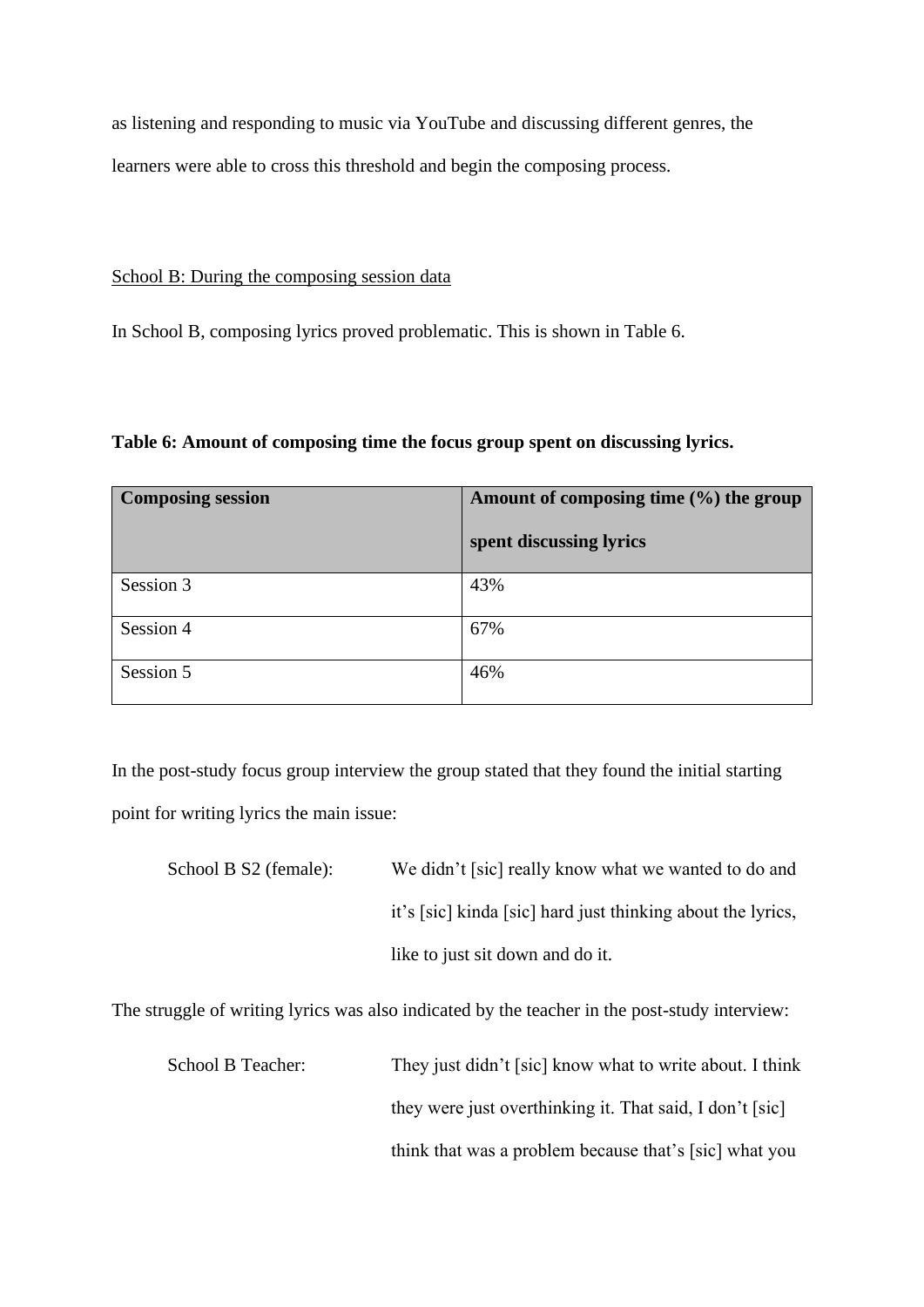want. You want kids to struggle a little so that they find it challenging and overcome that struggle.

The teacher's utterance of "you want kids to struggle a little so that they find it challenging and overcome that struggle" is interesting. Here, it seems that deliberately creating opportunities for TCs within the learning cycle is a valued teaching approach. That said, according to the teacher, it was evident that, for some learners, creating the space for TCs led to increased off-task behaviours and teacher intervention:

School B Teacher: I found that groups who sort of lost their way with it [writing lyrics to include in the composition] would become off-task quickly and so I'd [sic] have to bring them back on-task and give them quite a lot of help. I found further down the line with the lessons I could take more of a back seat really and let them get on with it more.

When asked how this barrier might have been crossed the teacher believed that additional time to work and discuss in groups would help:

School B Teacher: Well, I think giving them more time to work in groups and when they're [sic] stuck asking them to sit and talk it [the barrier] through.

One problem here is that, by giving the learners space to talk, does not necessarily mean they know *how* to begin learning discussions. Learners therefore need to be guided first on how they can engage in learning discussions for them to be suitably effective within the group context (Mercer and Littleton, 2007; Garnett, 2013; Alexander, 2017; Booth, 2020).

In this example, it could be argued that effective formative assessment, to support this group crossing the TC, was hindered due to the learners' lack of knowledge and understanding of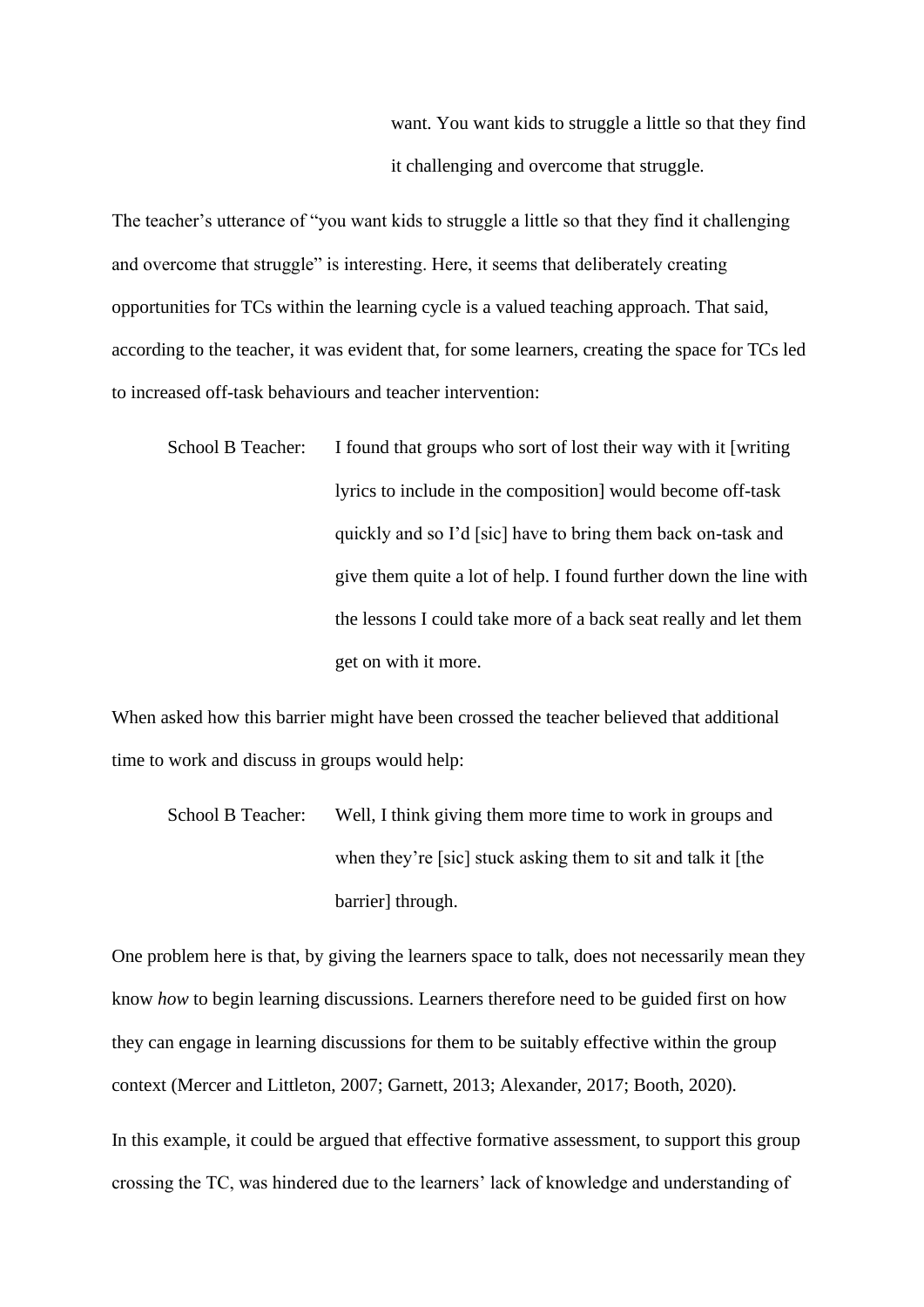how to engage in effective formative discussions around lyric writing. As such, this became an obstacle to their musical learning. So, although a composition was completed by the end of the unit of study, the *discursive* and *transformative* characteristics of the TC was not achieved. Instead, they remained in a troublesome space which, unless it were to be explored further in a future unit of work, could remain an underdeveloped area in their musical learning.

#### *2: Knowing, and being able to play, chords*

A second TC from School A became evident through observing a sequence of composing sessions. In the examples that follow the TC refers to a student ("S1"), working within a group of five other learners, who is having difficulty with knowing the notes within chords and being able to play chord sequences on the piano as part of the composition. As a result, he asks Student 3 ("S3" – a fellow pianist although he is using his electric guitar in the composition task) for support in order for him to overcome this learning barrier.

### Session 1:

- S1 (male): (to S3) Can I just check this? *(S1 is seeking confirmation of chord sequence from S3)*.
- S3 (male): (to S1) Nah [sic]. Not quite.
- S3: *♫ Models chord sequence for S1 on the piano. S1 imitates what he has just been shown.*
- S1: Ok, I think I've [sic] got it.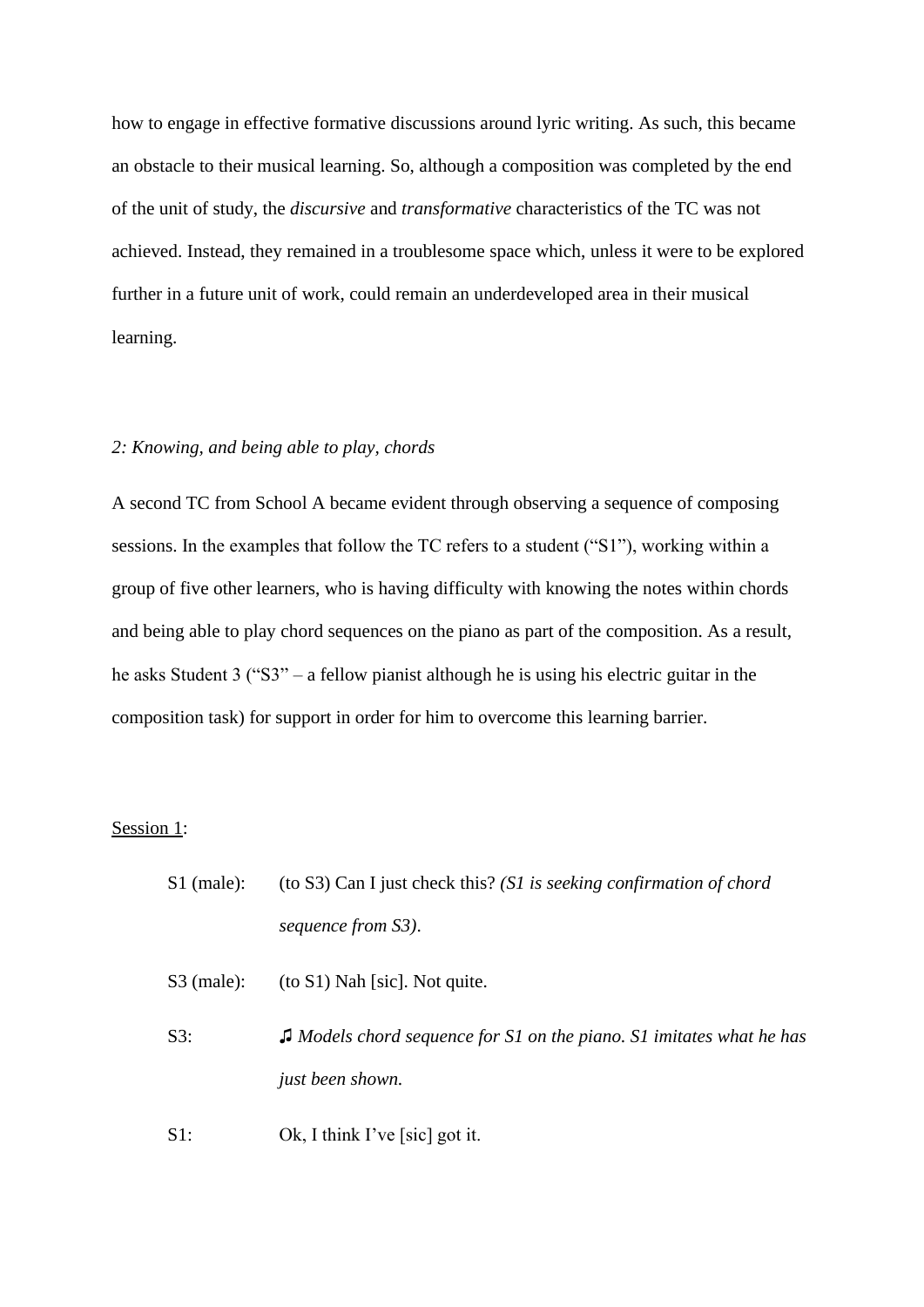## Session 2:

| $S1$ : | (to S3) Can I just play the same part as $\text{*}$ [S3] $\text{*}$ cuz [sic] I can't [sic] |
|--------|---------------------------------------------------------------------------------------------|
|        | play these chords?                                                                          |
| S3:    | (to S1) I can show you again, if you like?                                                  |
| $S1$ : | $($ to S3 $)$ Yer [sic], ok then.                                                           |
| $S3$ : | $\Box$ Models the chord sequence from session 1 to S1 again on the piano.                   |
|        | S1 imitates the chord sequence back.                                                        |
| $S1$ : | (to S3) Ok, I think I've got it now. Thanks.                                                |

## Session 4:

S1 was absent for session 3 due to a school trip. This meant that he had missed session 3 and needed to catch-up with the composing work he missed:

| $S1$ :      | (to S3) Ok, I can remember the first bit, can you show me the chord         |
|-------------|-----------------------------------------------------------------------------|
|             | sequence for the new bit?                                                   |
| $S3$ :      | $\Box$ Demonstrates the new chord sequence to S1 on the piano.              |
| $S1 & S3$ : | $\sqrt{3}$ S1 (on the piano) and S3 (on the electric guitar) play the chord |
|             | sequence together.                                                          |

S1: Ok, I think I've got it. Thanks.

Addressing the theme of communication, it is clear that peer-to-peer modelling was an important formative strategy. Student 3 supported Student 1 to cross his individual threshold of knowing the notes in chords and being able to play chord sequence, but also facilitated his valuable contribution to the group's composition by playing the piano.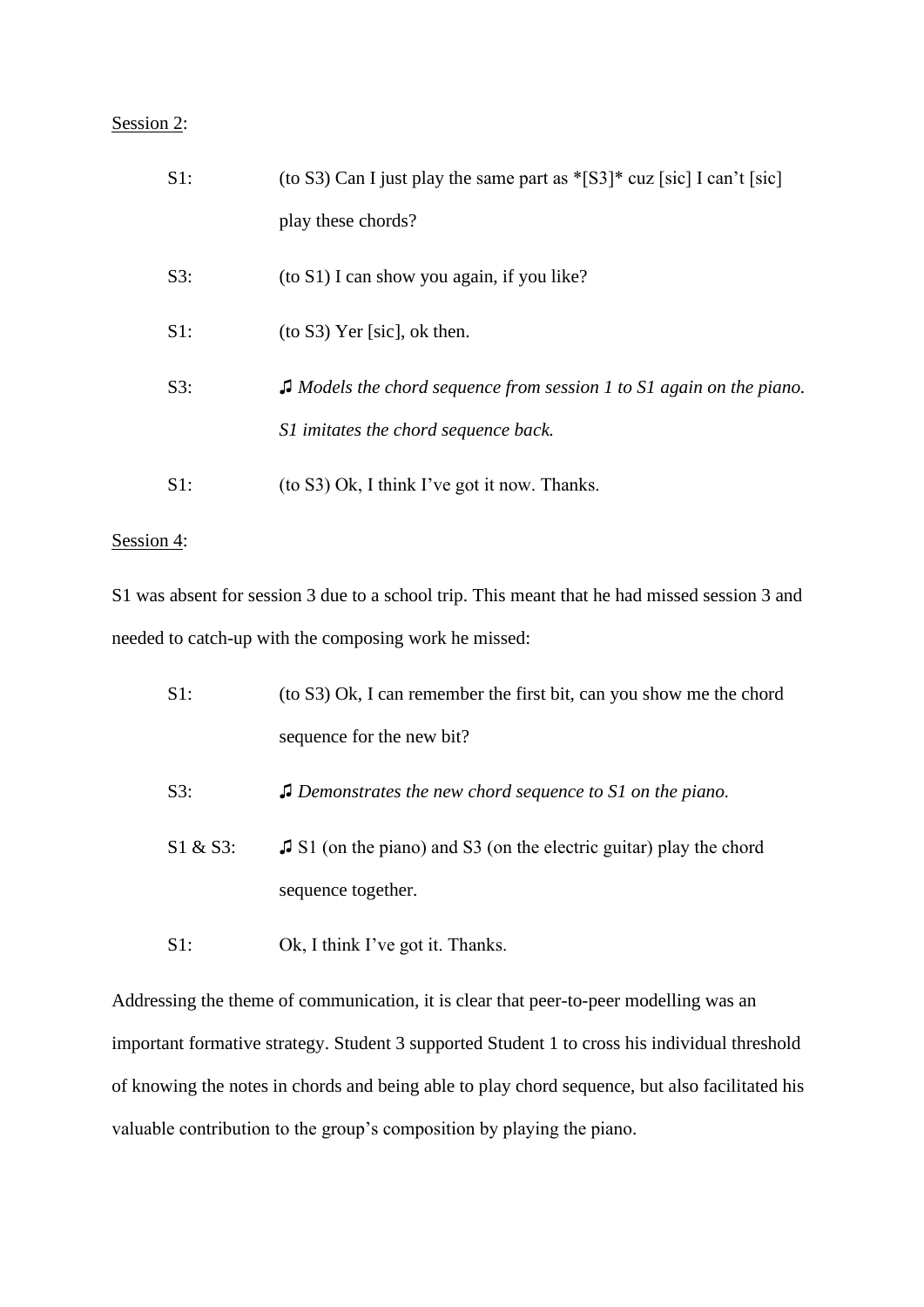### *3: Missed opportunities*

During a sequence of five consecutive composing sessions in School C, the focus group did not appear to encounter any TCs. During the sessions, the group worked in a highly efficient way from the beginning to the end of the unit of study and created a composition which was, in the music teacher's view, of excellent quality because it had met all of the task's success criteria. To be clear, we are not suggesting that musical learning did not take place over the sequence of lessons; rather we feel it important to question whether there might have been missed opportunities where this group could have been further challenged. Creating suitable TCs, with necessary support and good formative assessment approaches, can be considered an important part of lesson-by-lesson learning transition. It is via opening up room for *liminality, integrative, discursive, troublesome and reconstituitve* approaches that a learner's ontological perspective can be impacted and a transformational shift occurs.

### **Discussion**

In this discussion we will highlight several key points that are important for the identification and inclusion of TCs within the context of Key Stage 3 group-based composing. Although the findings are presented through the lens of KS3 group-based composing, they can be considered to have broader applicability across different subject areas.

Based on our findings, we cannot conclusively agree with Rodger, Turpin and O'Brien (2015) whereby all the characteristics presented in Table 1 must be present in order for a concept to be identified as a TC. Nor do we agree with Taylor (2006; 2008), or Cartensen and Bernhard (2008) in that a concept which is considered *troublesome* should be a TC's defining factor. Our findings suggest that a TC can include any number of characteristics listed in Table 1. For instance, in the TC examples presented in this article from Schools A and B,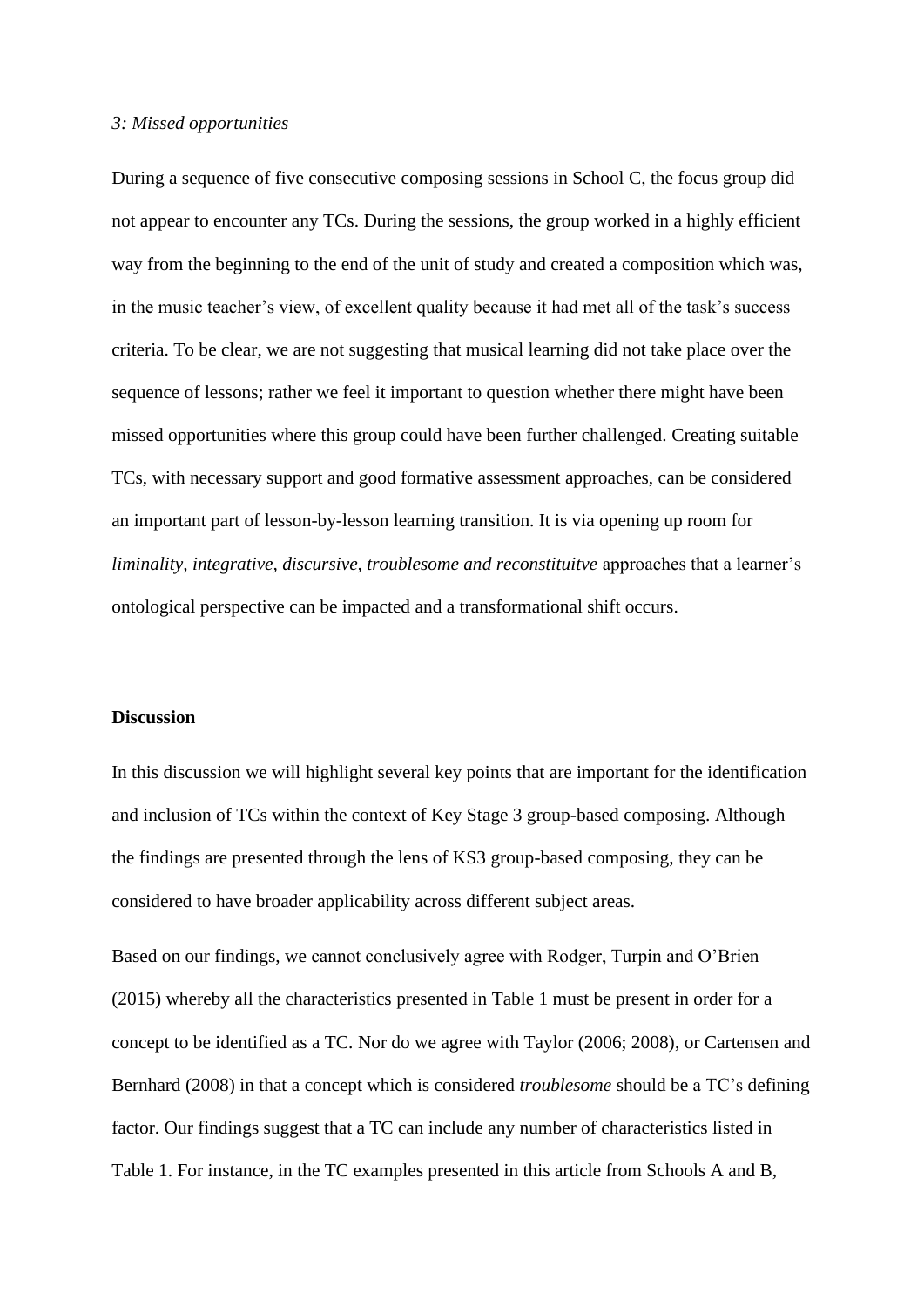there was no evidence to suggest that either of them were *integrative* or *bounded*. However, as with Meyer and Land's (2003) original work, we take the position that a central element of crossing a TC is its capacity to produce an ontological change within the individual.

This ontological change can be facilitated by teaching and learning strategies that engage students in formative assessment. For example, within the findings of this study, the TC of *being able to use effective learning strategies* was an important point of autonomy for School A's group, something which was not readily available for the group in School B. Similarly, the TC of *knowing, and being able to play, chords* was, for "Student 1", a TC. In this case, the ontological change allowed him to be able to make a valuable contribution to the group's work. This is something which may not have occurred should this TC not have been crossed. We found formative assessment to be an important process for crossing TCs. For example, in School A, such processes included, for instance, listening to music via YouTube and peerpeer imitated modelling, supported with peer-peer or group-based dialogue. This was not the experience of the group in School B where the identified TC remained uncrossed. Effective formative assessment can also be initiated through establishing pupils' prior learning and can be an important strategy for teachers in identifying any pre-existing TCs *before* pupils begin a composition task. The importance teachers establishing pupils' prior learning has been discussed by Ausubel (1968) who posited:

If I had to reduce all of educational psychology to just one principle, I would say this: The most important single factor influencing learning is what the learner already knows. Ascertain this and teach him [or her] accordingly (1968, p. vi).

As well as more recently by Claxton (2021) who comments:

teachers need to be good coaches. Like a good sports coach, teachers need to know where their learners are, and design training exercises that are achievable but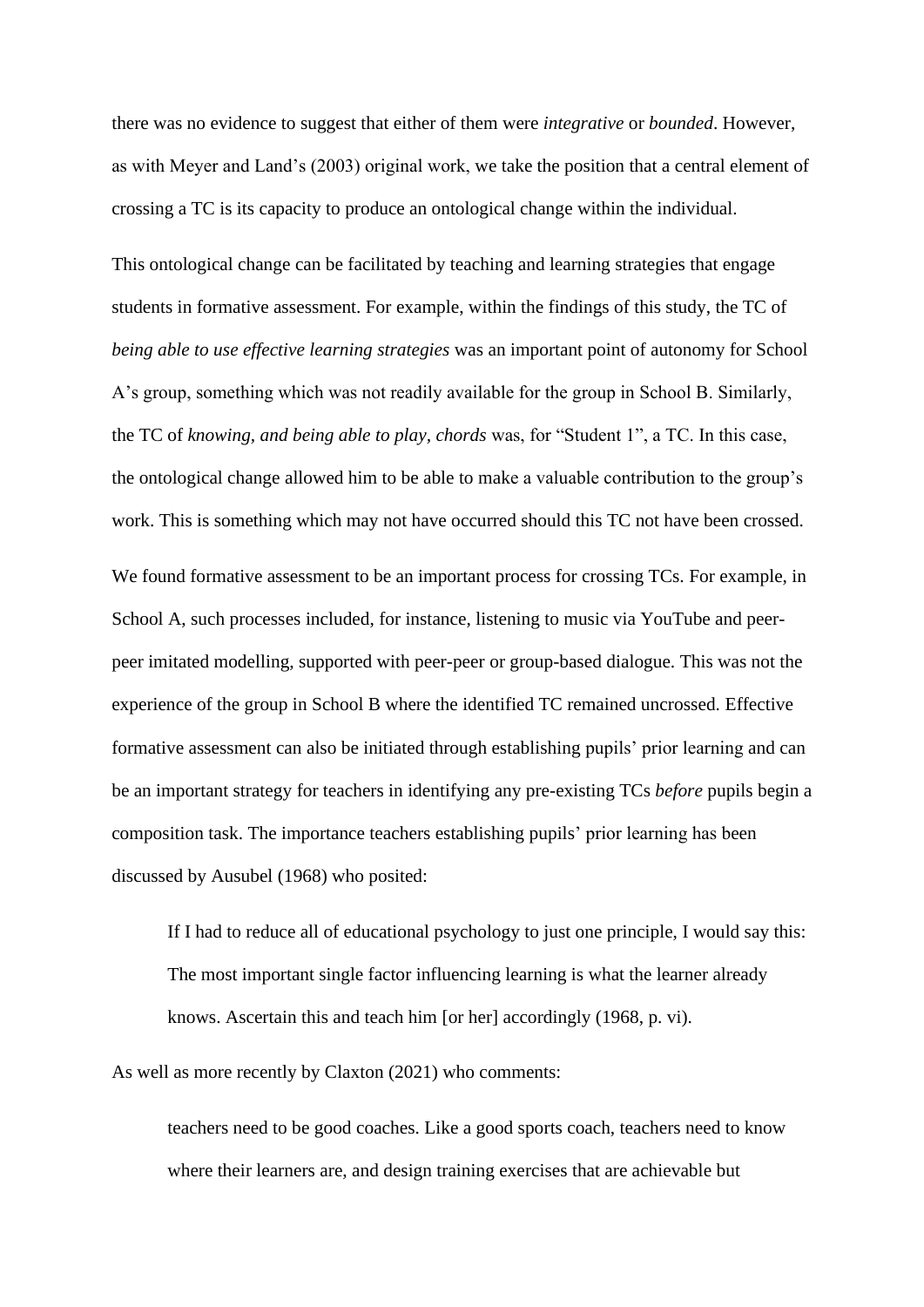challenging enough to stretch their capability … And they need to watch how their learners are doing and maybe, when necessary, offer hints or feedback (2021, p. 21).

What we are suggesting, therefore, is that time and space should be afforded to learners to explore and engage with TCs and that teacher and learner-initiated formative assessment processes, as discussed in this article, should be actively encouraged to help individuals navigate their own, as well as group-based, TCs.

## **Conclusion**

The findings from this study have shown that when time and space for TCs to be explored are offered to learners, new possibilities, practices, and forms of learning can be generated. Some of the examples from School A and B show that when learners exist within the 'trouble', they were permitted to access new and previously inaccessible ways of thinking, learning, and being a musician. Meyer and Land (2003) classify these important changes in learner perspective as *transformative*, where there is an ontological shift in perspective; *integrative*, where there is a new understanding or way of thinking; and *irreversible* where these new practices are unlikely to be forgotten, or unlearned. Part of this 'unlearning' requires a letting go of known ways of seeing, of prior views, or experiences. If learners can accept the invitation to enter into a transformative state, they can begin to reformulate meaning, their ontology, and subjectivity. This can lead to new forms of discourse and understanding of being musical and becoming a musician.

However, for these processes to be enabled, teachers need to plan for TCs. This means teachers must also enter into a *troublesome* and *transformative* space where unexplored, emergent, and exploratory possibilities might need facilitation. In many ways these TC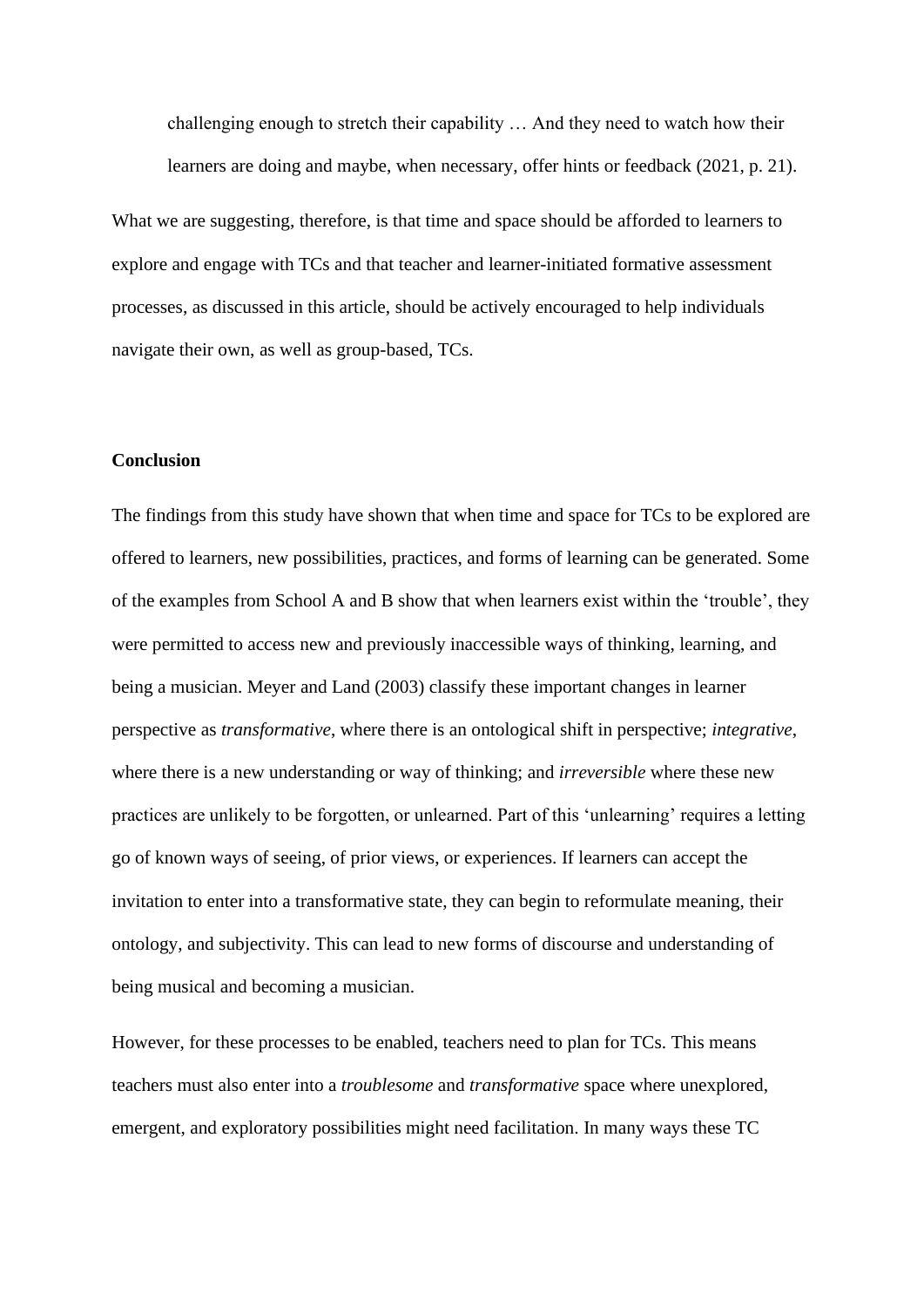spaces could be considered 'heterotopic', counteracting hegemonic thinking as Baille et al. (2012) note:

…the kinds of transitions we are considering are not linear, not the learning of simple isolated concepts, they are messy, abstract transformations. The space, which describes the learning journey we speak of, as well as its destination, is more like a 'heterotopia'. Heterotopias are places and spaces, described by Michel Foucault in the text 'of other spaces' as 'non hegemonic' …a place where alternatives are considered, 'common sense' is questioned and business as usual stops for a moment (2012, p. 2).

We believe that the examples from this study illuminate small insights into the powerful potential of this process. Although we acknowledge that, in some schools, formative assessment practices have become neglected (Brophy, 2000; Black and Wiliam, 2003; Looney, 2009) in favour of increasing summative practices to meet data tracking purposes (Fautley, 2012; Winters; 2012), we believe that more time and space should be offered within music classrooms for TCs to be explored supported by formative assessment. In particular, the opportunity for both learners and teachers to exist within the 'troublesomeness', to have space to enter discussion, to engage musically with one another, and to explore their own musical identity, all have the potential to catalyse ontological shifts.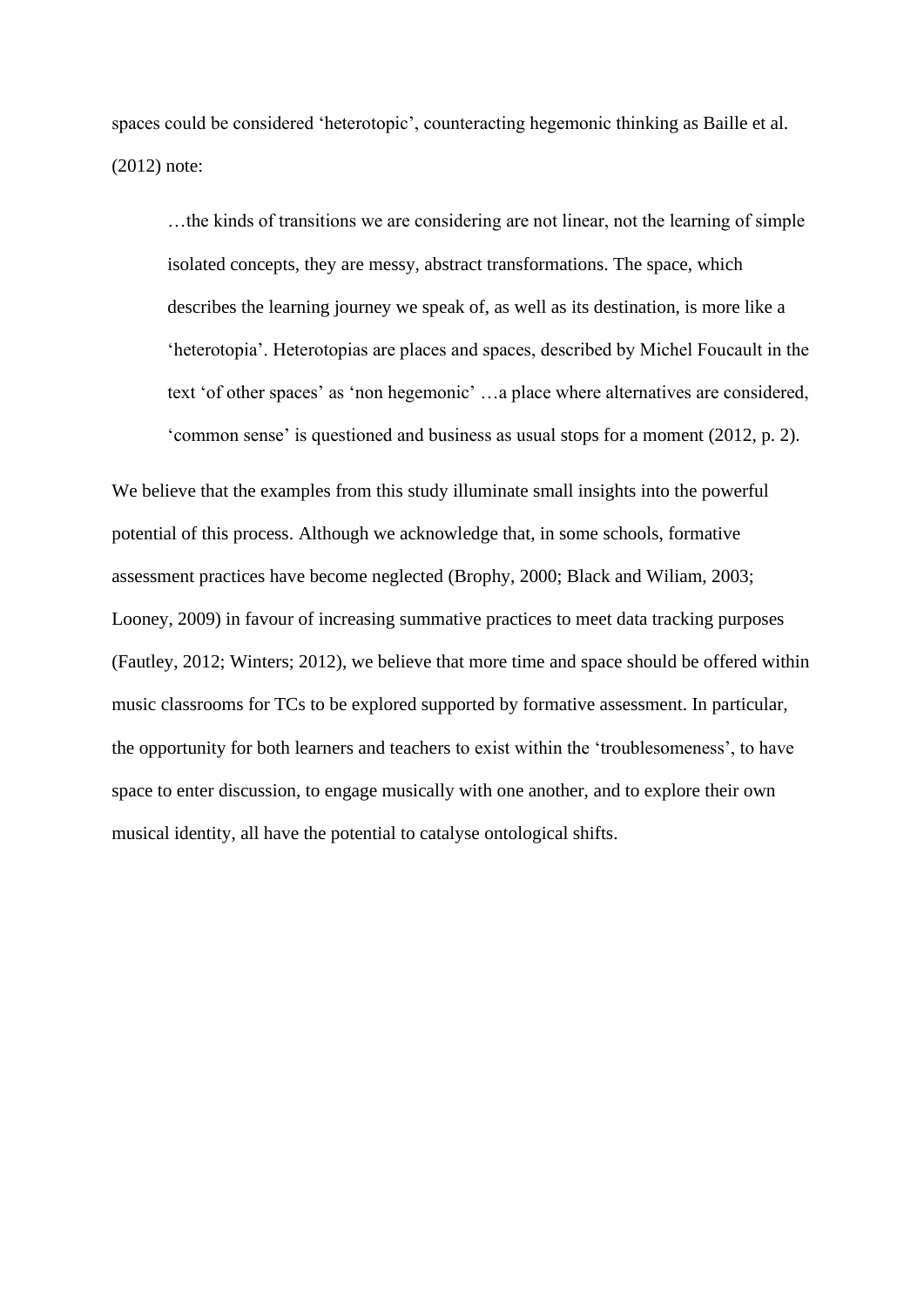## **REFERENCES**

- Alexander, R. (2017) *Towards dialogic teaching: Rethinking classroom talk* (5th edition). York, UK: Dialogos.
- Andrade, H. and Heritage, M. (2018) *Using formative assessment to enhance learning, achievement, and academic self-regulation.* New York, NY: Routledge.
- Assessment Reform Group (1999) *Assessment for learning - Beyond the black box.*  Cambridge, UK: Cambridge School of Education.
- Ausubel, D. (1968) *Educational psychology: A cognitive view*. New York, NY: Holt, Rinehart and Winston.
- Baillie, C., Kabo, J. and Reader, J. (2012) *Heterotopia: Alternative pathways to social justice*. Winchester and Washington: Zero Books.
- Bajada, C., Jarvis, W., Trayler, R., and Bui, A. (2016) Threshold concepts in business school curriculum – a pedagogy for public trust. *Education and Training,* **58**, 540-563.
- Barradell, S. (2013) The identification of threshold concepts: A review of theoretical complexities and methodological challenges. *Higher Education*, **65**, 265-276.
- Barradell, S. and Peseta, T. (2017) Putting threshold concepts to work in health sciences: Insights for curriculum design from a qualitative research synthesis. *Teaching in Higher Education,* **22**, 349-372.
- Black, P. and Wiliam, D. (1998) Assessment and classroom learning. *Assessment in Education: Principles, Policy and Practice*, **5**, 7-74.
- Black, P. and Wiliam, D. (2003) In praise of educational research: Formative assessment. *British Educational Research Journal* **29**(5), 623-637.
- Blackburn, S.and Nestel, D. (2014) Troublesome Knowledge in Pediatric Surgical Trainees: A Qualitative Study. *Journal of Surgical Education,* **71**, 756-761.
- Blair, L. and Fitch, S. (2015) Threshold concepts in art education: Negotiating the ambiguity in pre-service teacher identity formation. *International Journal of Education Through Art,* **11**(1), 1 March 2015, 91-102.
- Bloom, B., Hasting, J., and Madaus, G. (1971) *Handbook on Formative and Summative Evaluation of Student Learning.* New York, NY: McGraw-Hill.
- Booth, N. (2020) Improving pupil progress through quality questioning and talk. In: S. Capel, J. Lawrence, M. Leask, and S. Younie, *Surviving and thriving in the secondary school: The NQTs essential companion.* Abingdon, UK: Routledge.
- Braun, V. and Clarke, V. (2006) Using thematic analysis in psychology. *Qualitative Research in Psychology*, **3**(2), 77-101.
- Broadfoot, P. (1998) Records of achievement and the learning society: A tale of two discourses. *Assessment in Education: Principles, Policy and Practice,* **5**(3) 413-447.
- Brophy, T. (2000) *Assessing the developing child musician.* Chicago, IL: GIA Publications.
- Burnard, P. (2000) Examining experimental differences between improvisation and composition in children's music-making. *British Journal of Music Education,* **17**(3), 227-245.
- Cartensen, A., and Bernhard, J. (2008) Threshold concepts and keys to the portal of understanding: Some examples from Electrical Engineering. In: R. Land, J., Meyer, and J. Smith (eds.) *Threshold concepts within the disciplines.* Rotterdam: Sense Publishers.
- Claxton, G. (2021) *The future of teaching*. Abingdon, UK: Routledge.
- Cousin, G. (2006) Threshold concepts, troublesome knowledge and emotional capital: An exploration into learning about others. In: J. Meyer and R. Land (eds.), *Overcoming*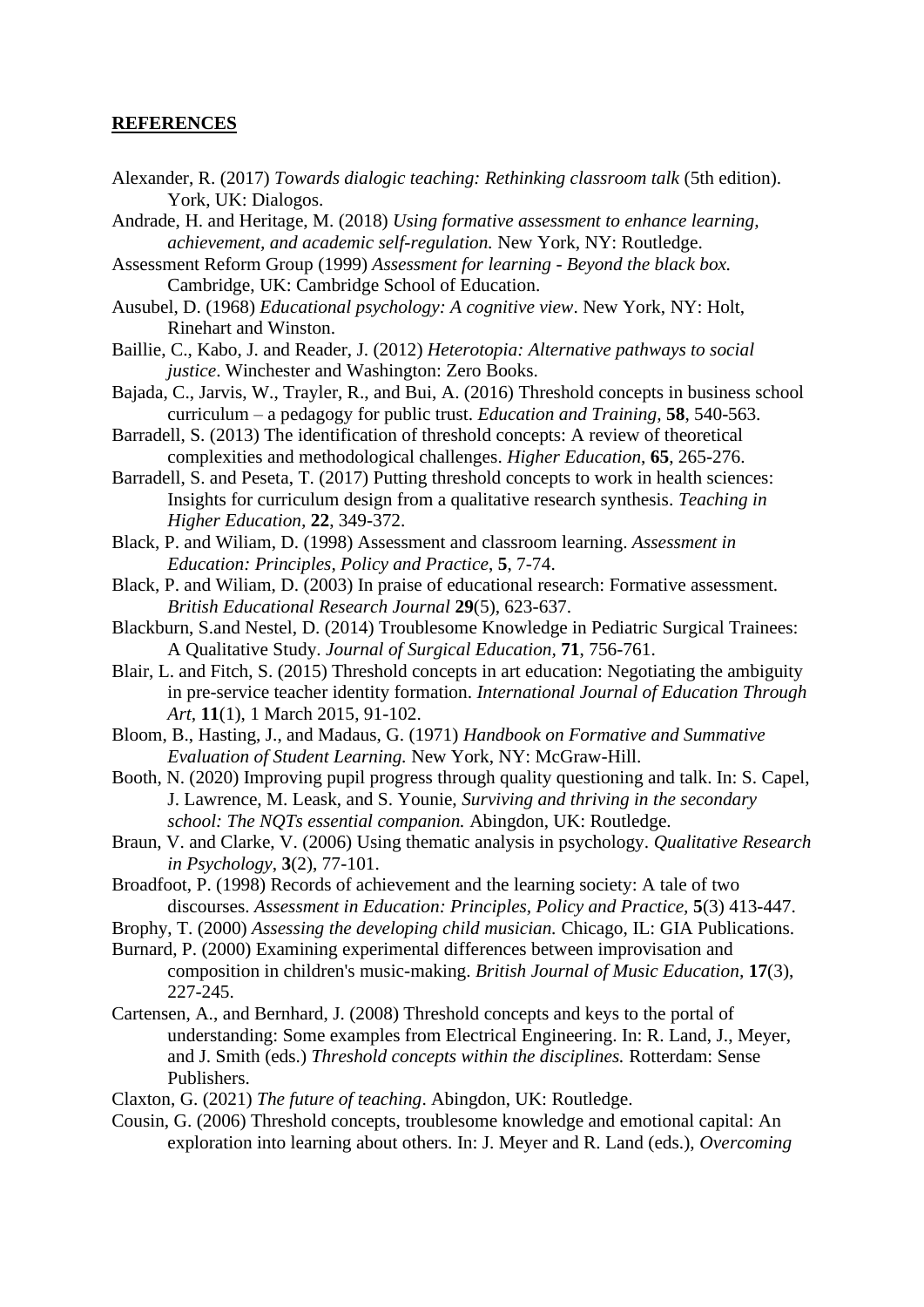*barriers to students learning*: *Threshold concepts and troublesome knowledge.* Abingdon, UK: Routledge.

- Creswell, J. and Plano Clark, V. (2011) *Designing and constructing mixed methods research* (2nd edition). London, UK: Sage.
- Crooks, T. (1988) The impact of classroom evaluation practices on students. *Review of Educational Research,* **58**(4), 438-481.
- Department For Education (2014) *National Curriculum for England.* Available from: [https://www.gov.uk/government/publications/national-curriculum-in-england](https://www.gov.uk/government/publications/national-curriculum-in-england-secondary-curriculum)[secondary-curriculum](https://www.gov.uk/government/publications/national-curriculum-in-england-secondary-curriculum) [last accessed 15 April 2020].
- Fautley, M. (2010) *Assessment in music education.* Oxford, UK: Oxford University Press.
- Fautley, M. (2012) Assessment issues within national curriculum music in the lower secondary school in England. In: T. Brophy, A. Lehmann-Wermser (eds.), *Proceedings of the third international symposium on assessment in music educcation.* Chicago, IL: GIA Publications.
- Fautley, M. and Colwell, R. (2012) Assessment in the secondary music classroom. In G. McPherson and G. Welch, (eds.) *Oxford Handbook of Music Education: Volume 1*. Oxford, UK: Oxford University Press.
- Fautley, M. and Savage, J. (2008) *Assessment for learning and teaching in secondary schools.* Exeter, UK: Learning Matters Ltd.
- Flanagan, M. (2020) *Threshold Concepts: Undergraduate Teaching, Postgraduate Training, Professional Development and School Education*. Available at: <https://www.ee.ucl.ac.uk/~mflanaga/thresholds.html> [accessed 24 May 2021].
- Gardner, J., Harlen, W., Hayward, L., Stobart, G., and Montgomery, M. (2010) *Developing teacher assessment.* Berkshire, UK: Open University Press.
- Garnett, J. (2013) Beyond a constructivist curriculum: A critique of competing paradigms in music education. *British Journal of Music Education*, **30**(2), 161-175*.*
- Gipps, C. (1999) Socio-cultural aspects of assessment. *Review of Research in Education 3- 13,* 24, 355-392.
- Harlen, W. (2007) *Assessment of learning*. London, UK: SAGE.
- Hill, S. (2020) The difference between troublesome knowledge and threshold concepts. *Studies in Higher Education,* **45**, 665-676.
- Holland, D. (2015) A constructivist approach for opening minds to sound-based music. *Journal of Music, Technology & Education*, **8**, 23-39.
- Irvine, N. and Carmichael, P. (2009) Threshold concepts: A point of focus for practitioner research. *Active learning in Higher Education,* **10**(2), 103-119.

Loen-Guerrero, A. (2008) Self-regulation strategies used by student musicians during music practice. *Music Education Research,* **10**(1), 91-106.

- Loertscher, J., Green, D., Lewis, J., Lin, S., and Minderhout, V. (2014) Identification of threshold concepts for biochemistry. *CBE life sciences education,* **13**, 516-528.
- Looney, J. (2009) *Assessment and innovation in education.* OECD Education Working Papers, No. 24: OECD Publishing.

Mercer, N. and Littleton, K. (2007) *Dialogue and the development of children's thinking: A sociocultural approach.* London, UK: Routledge.

- Meyer, J. and Land, R. (2003) Threshold concepts and troublesome knowledge: Linkages to ways of thinking and practising within the disciplines. In: C. Rust (ed.), *Improving student learning theory and practice - 10 years on*. Oxford, UK: OCSLD.
- Meyer, J. and, Land, R. (2006) Threshold concepts and troublesome knowledge. In: J. Meyer and R. Land (eds.), *Overcoming barriers to student understanding: Threshold concepts and troublesome knowledge.* Abingdon, UK: Routledge.